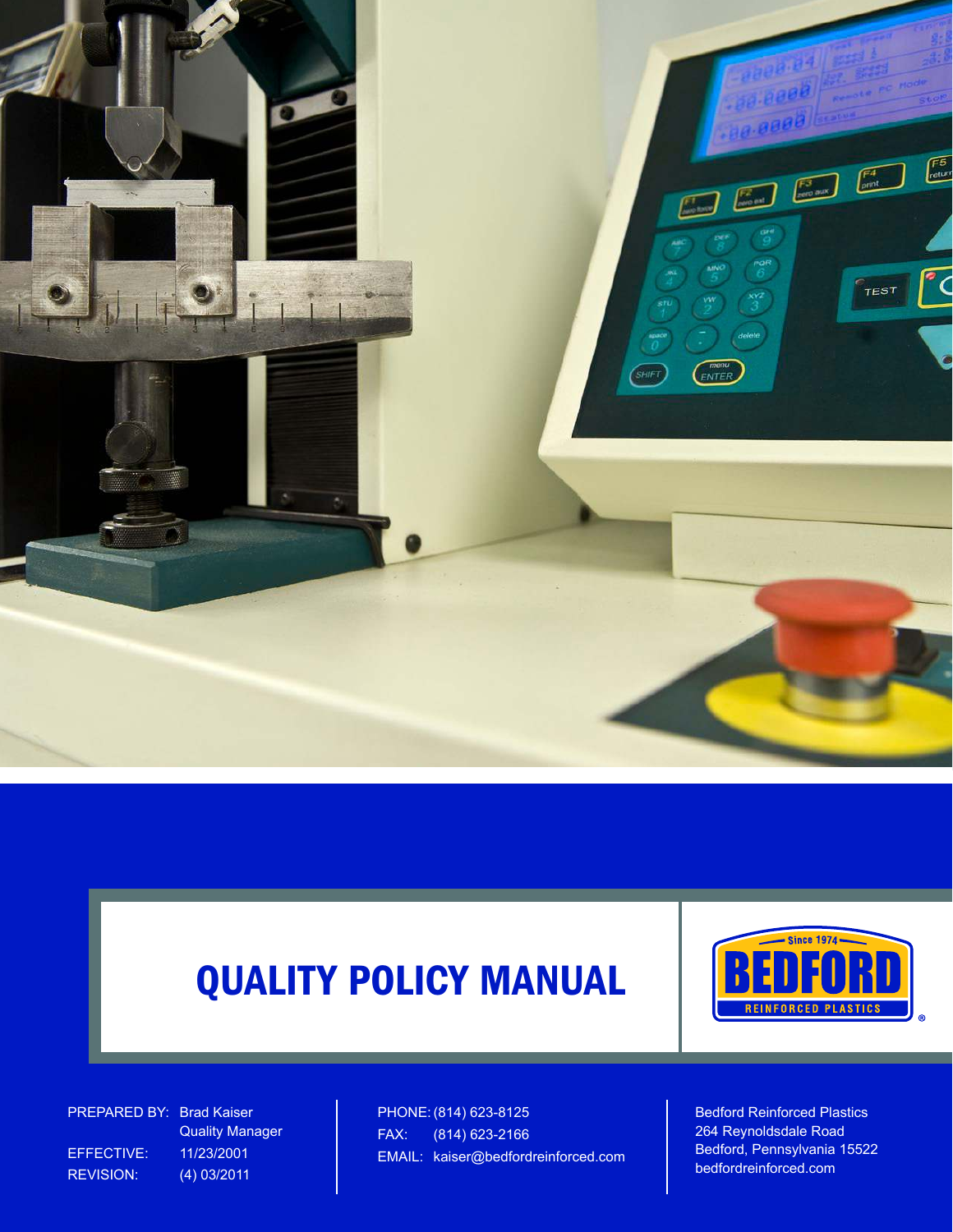

SUBJECT: TABLE OF CONTENTS<br>PREPARED BY: QC/QA MANAGER QC/QA MANAGER

EFFECTIVE DATE: 11/23/2001<br>REVISION: 0 REVISION:

PAGES IN SECTION: 1 of 1

### TABLE OF CONTENTS

### **Contents Page Number**

| Control of Inspection, Test and Measuring Equipment19, 20 |  |
|-----------------------------------------------------------|--|
|                                                           |  |
|                                                           |  |
|                                                           |  |
|                                                           |  |
|                                                           |  |
|                                                           |  |
|                                                           |  |
|                                                           |  |
|                                                           |  |
|                                                           |  |
|                                                           |  |
| Procedure for Storage, Packaging and Delivery37, 38       |  |
|                                                           |  |
|                                                           |  |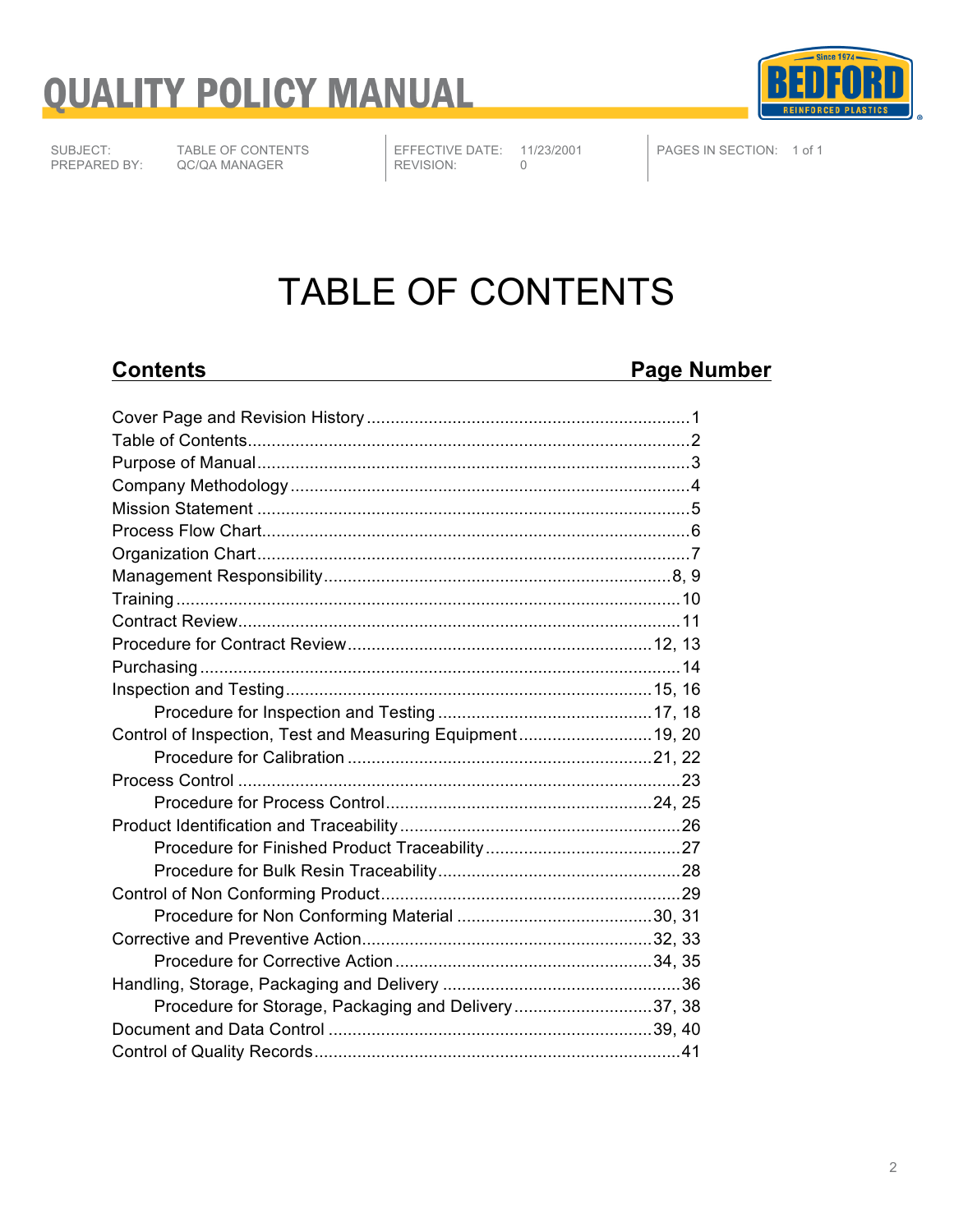

SUBJECT: PURPOSE OF MANUAL<br>PREPARED BY: QC/QA MANAGER QC/QA MANAGER

EFFECTIVE DATE: 11/23/2001<br>REVISION: 0 REVISION:

PAGES IN SECTION: 1 of 1

### PURPOSE

It is the intent of this manual to delineate the responsibilities and authorities delegated by the management of Bedford Reinforced Plastics to line functions. These responsibilities and authorities display the manner by which Bedford Reinforced Plastics achieves our quality standards as outlined by the Executive Board.

> Mike Beaupre, VP of Operations Bedford Reinforced Plastics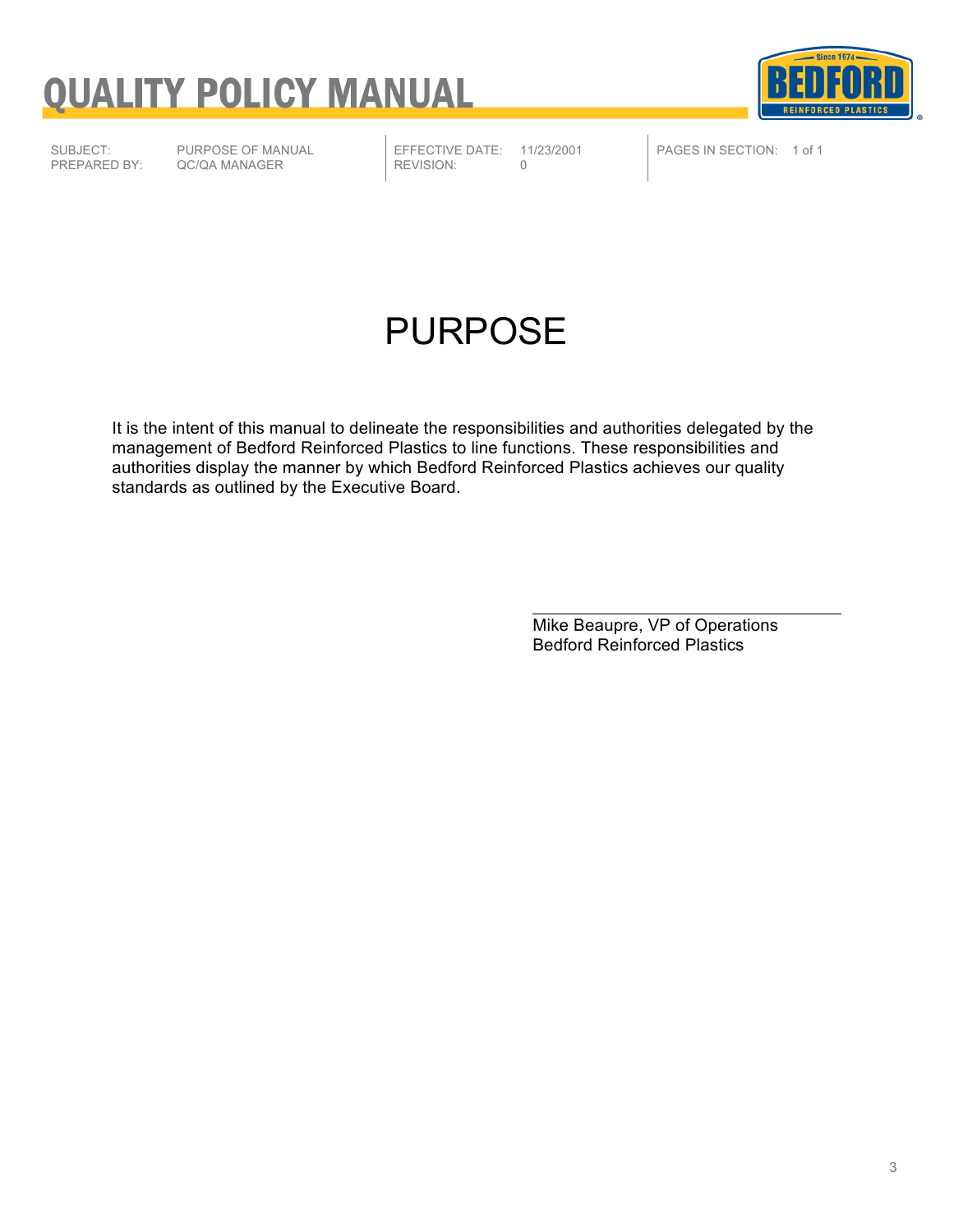

SUBJECT: COMPANY METHODOLOGY (QSF 1-005)<br>PREPARED BY: EXECUTIVE BOARD **EXECUTIVE BOARD** 

EFFECTIVE DATE: 11/23/2001<br>REVISION: 0 REVISION:

PAGES IN SECTION: 1 of 1

### COMPANY METHODOLOGY

Bedford Reinforced Plastics, Inc., manufactures Fiberglass Reinforced Plastics (FRP) for many different markets and applications. Our products are meticulously planned to fully meet our customers' needs. These needs define Quality for our company. Bedford Reinforced Plastics' mission is to provide our customers with quality goods and services to meet or exceed their expectations.

Bedford Reinforced Plastics' business strategy is to move toward continuous growth by being both profitable and competitive, while meeting or exceeding our customers' expectations in a way that promotes respect and mutual loyalty. Driven by this goal, Bedford Reinforced Plastics places particular emphasis on assuring the highest standards of product performance, as well as complying with appropriate specifications, standards and statutes dealing with every contract.

Bedford Reinforced Plastics' character is made up of people who are dedicated professionals taking pride in our efforts to continually strive to make Bedford Reinforced Plastics the leader in the FRP industry. We are committed to collaborating with each other to establish a supportive environment, promote teamwork and open communications, and initiate the disciplined processes needed to support and accomplish our stated goals.

Bedford Reinforced Plastics' priorities in the selection of suppliers are quality, cost and lead time. Any deviation from these priorities is a shared decision. Our aim is to develop long-lasting, dependable relations with suppliers who demonstrate the same standards and practices consistent with our own.

The polices and procedures published in the Quality Manual have the full support of Bedford Reinforced Plastics' management and are intended to assure that our products and services do, in fact, meet or exceed each customer's expectations. Compliance with the provisions of the Quality Manual is mandatory for all employees of Bedford Reinforced Plastics. The Quality Assurance Manager shall be responsible for developing, distributing and maintaining these manuals.

> Executive Board Bedford Reinforced Plastics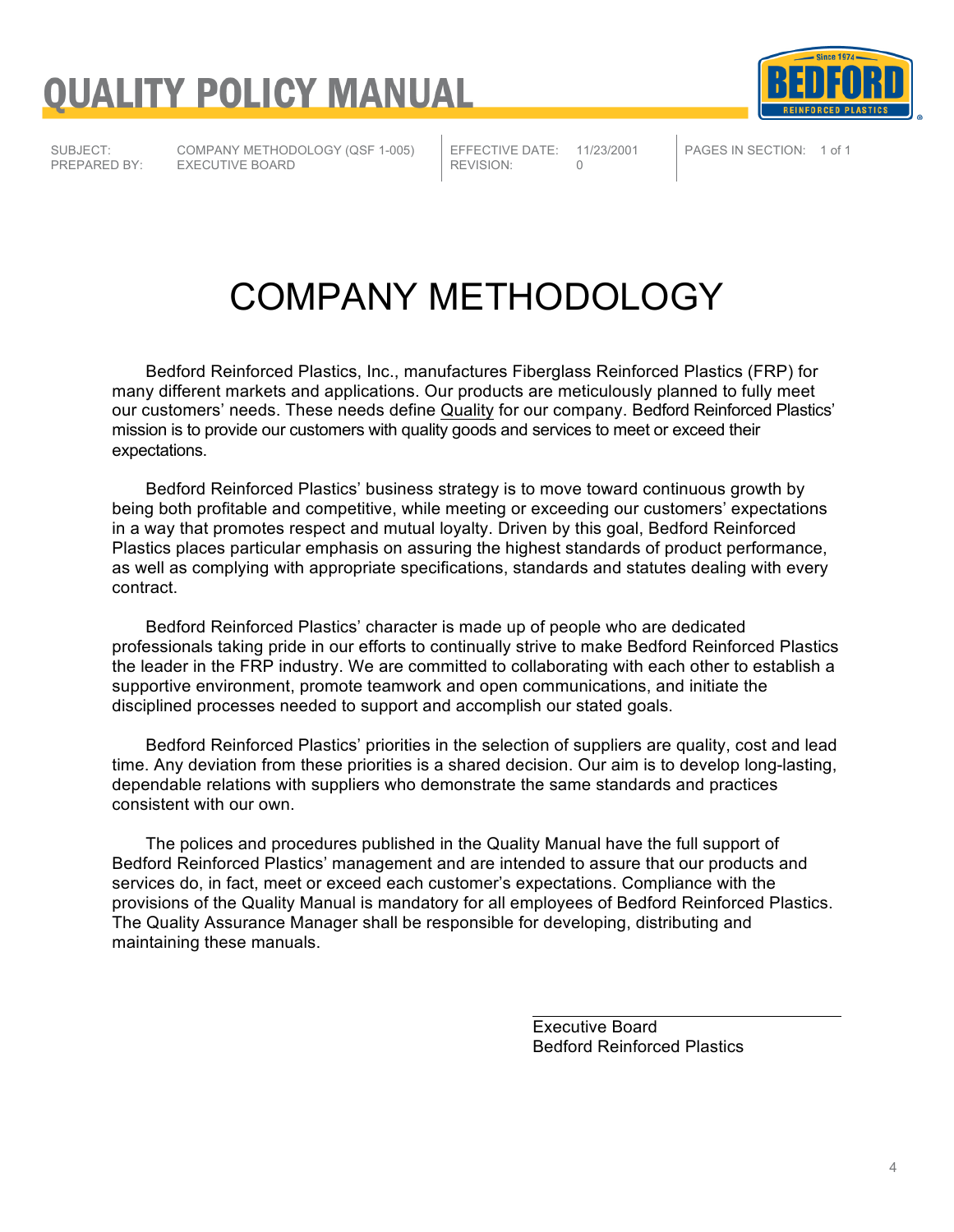



SUBJECT: QUALITY MISSION STATEMENT<br>PREPARED BY: EXECUTIVE BOARD EXECUTIVE BOARD

REVISION:

EFFECTIVE DATE: 11/23/2001<br>REVISION: 0

PAGES IN SECTION: 1 of 1

### QUALITY MISSION STATEMENT

Bedford Reinforced Plastics' mission is to provide our customers with quality goods and services that meet or exceed their expectations.

> V.P. of Operations<br>
> Mike Beaupre<br>
> Mike Beaupre Mike Beaupre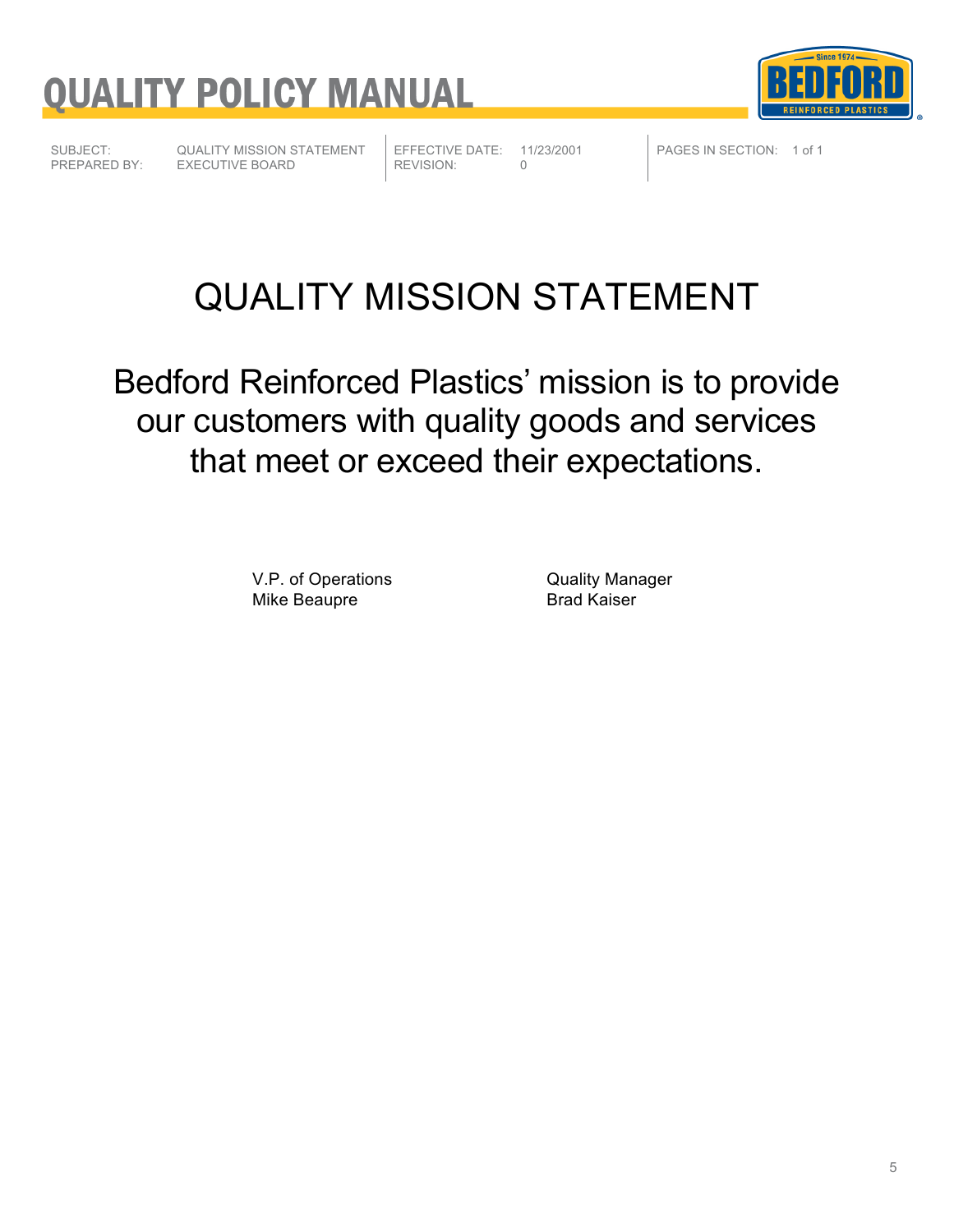

SUBJECT: PROCESS FLOW CHART<br>PREPARED BY: QC/QA MANAGER QC/QA MANAGER

REVISION:

EFFECTIVE DATE: 11/23/2006<br>REVISION: \*01/2006

PAGES IN SECTION: 1 of 1

### PROCESS FLOW CHART

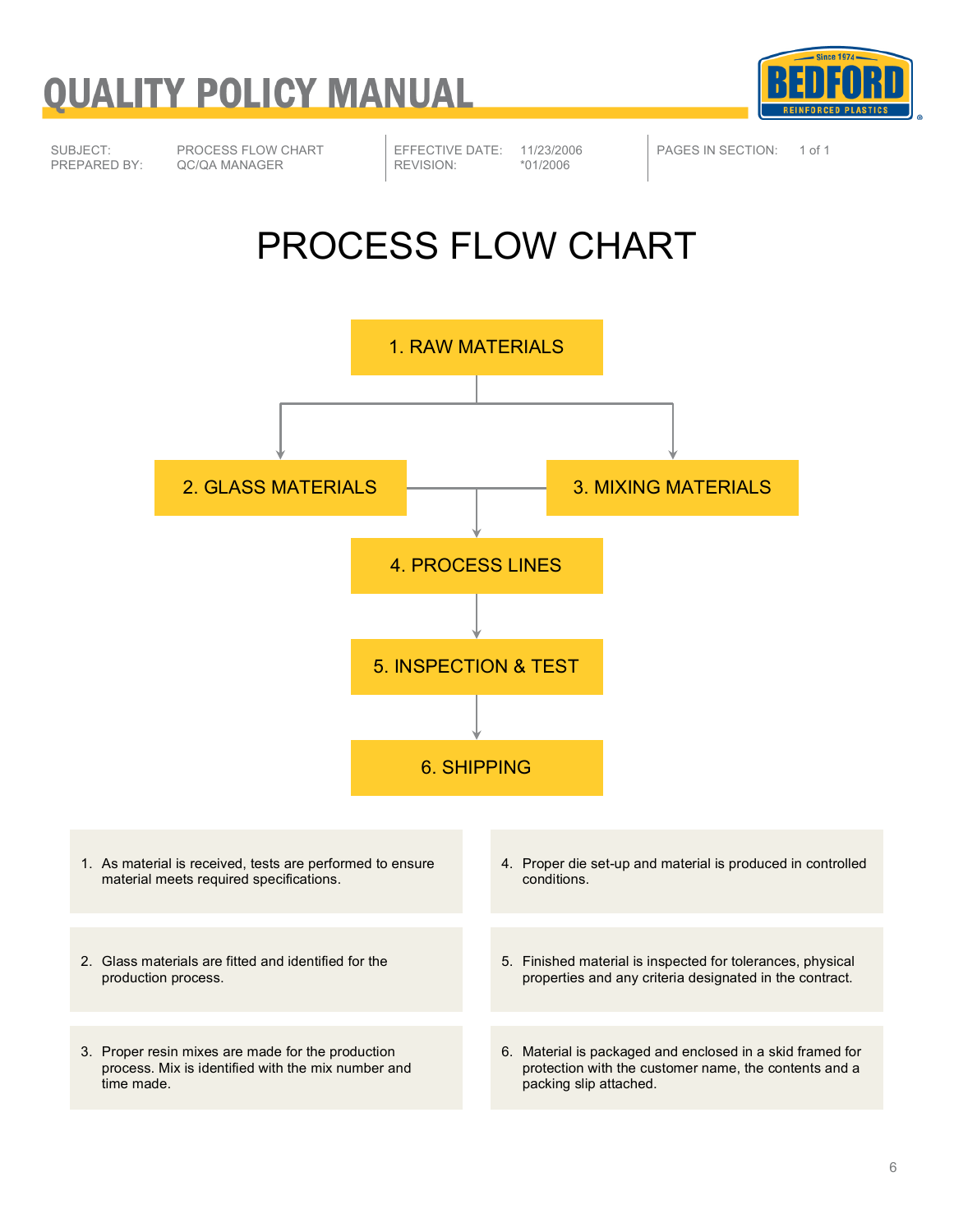

SUBJECT: ORGANIZATION CHART (QSF 1-002) PREPARED BY: QC/QA MANAGER

EFFECTIVE DATE: 11/23/2006<br>REVISION: \*06/2010 REVISION:

PAGES IN SECTION: 1 of 1

### ORGANIZATION CHART



**AREAS OF RESPONSIBILITY:**

**Environmental/Safety Manager** – waste management, safety

**Engineer** – product design specifications

**Fabrication Manager** – product shipping protection, handling, storage, receiving inspection, fabrication of product **Sales Manager** – contracts, customer relations

**Quality Manager** – quality manual, product control inspection, calibration, product analysis

**Production Manager** – product quality inspections, production process control, production schedule **HR Manager** – hiring employees, training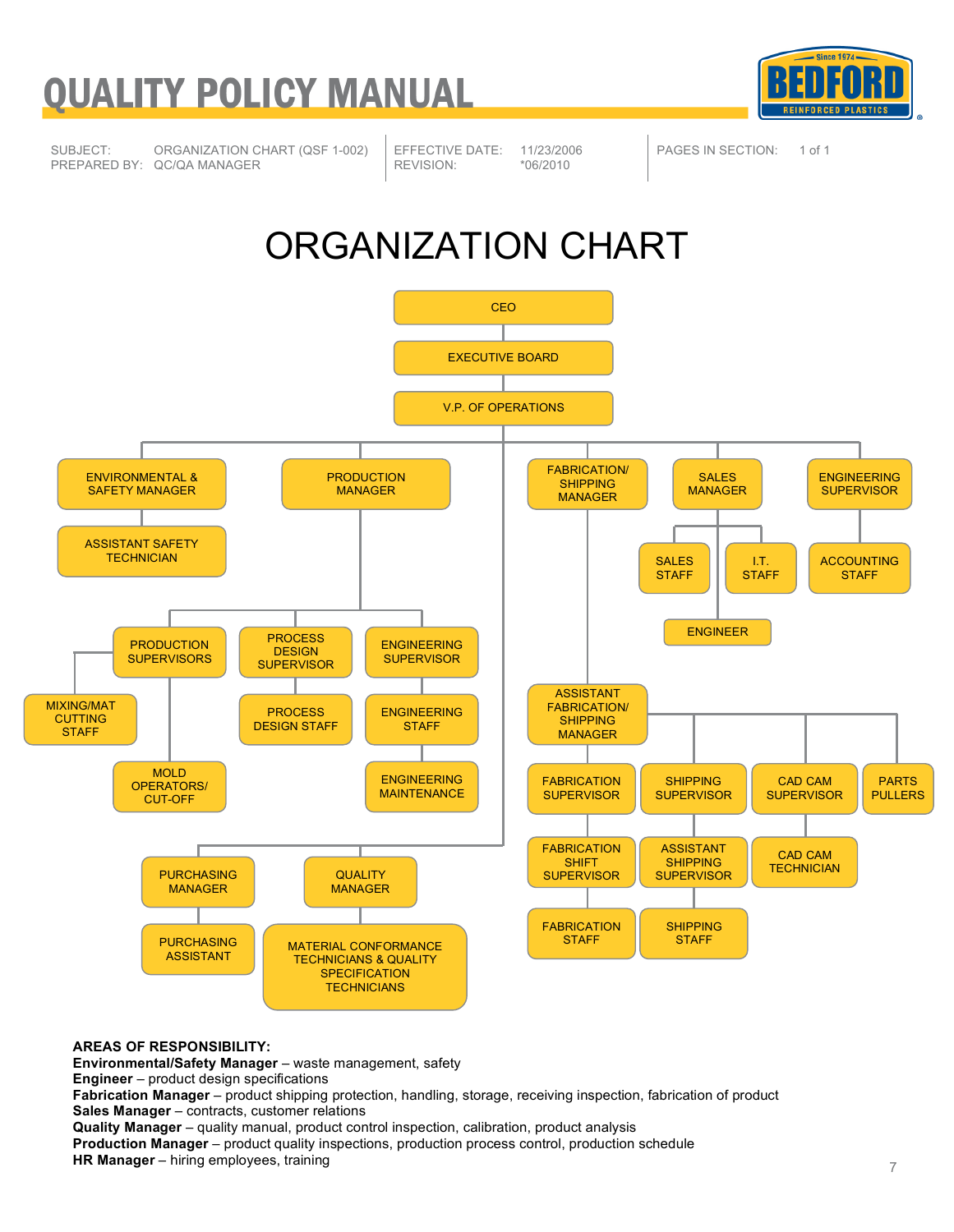

SUBJECT: **POLICY** FOR MANAGEMENT RESPONSIBILITY (QMP 1-003) PREPARED BY: QC/QA MANAGER

EFFECTIVE DATE: 11/23/2001<br>REVISION: (3) 3/29/201

REVISION: (3) 3/29/2011

PAGES IN SECTION: 1 of 2

### QUALITY MANUAL POLICY FOR MANAGEMENT'S RESPONSIBILITY AND THE ORGANIZATION

**REFERENCES:** (a) Quality System Procedure 1-004 Schedule for Management Reviews

#### **1.0 POLICY**

- 1.1 Executive Board shall define and document its policy for quality.
	- This documentation shall:
		- 1.1.1 Define objectives for quality and its commitment to quality.
		- 1.1.2 Ensure the quality policy is relevant to our organizational goals and the expectations and needs of our customers.
		- 1.1.3 Ensure the directive of this policy is understood by all of management.
- 1.2 Management shall define and document the responsibility and authority of personnel who manage, perform and verify work affecting quality, particularly for those who need the organizational freedom and authority to:
	- 1.2.1 Initiate action to prevent the occurrence of any nonconformance relating to product, process and the quality system.
	- 1.2.2 Identify any problems relating to the product, process and the quality system.
	- 1.2.3 Initiate, recommend or provide solutions through designated channels.
	- 1.2.4 Verify the implementation of solutions.
	- 1.2.5 Control further processing and delivery of nonconforming product until the deficiency or unsatisfactory condition has been corrected.
	- 1.2.6 Identify resource requirements and provide adequate resources, including trained personnel for management, performance of work and verification activities, including internal quality audits.
- 1.3 Management and Executive Board shall review the quality system to assure its stability and effectiveness of meeting our stated quality policy.
	- 1.3.1 Quality system review records shall be maintained.

#### **2.0 PURPOSE**

- 2.1 To provide a general policy and guidance on management's responsibilities within the organization.
- 2.2 To structure the organization in a way that allows personnel to recommend and implement solutions to product quality or processes.

#### **3.0 SCOPE**

3.1 This policy applies to all Bedford Reinforced Plastics Executive Board, management and supervisory employees.

#### **4.0 DEFINITIONS**

4.1 None

MORE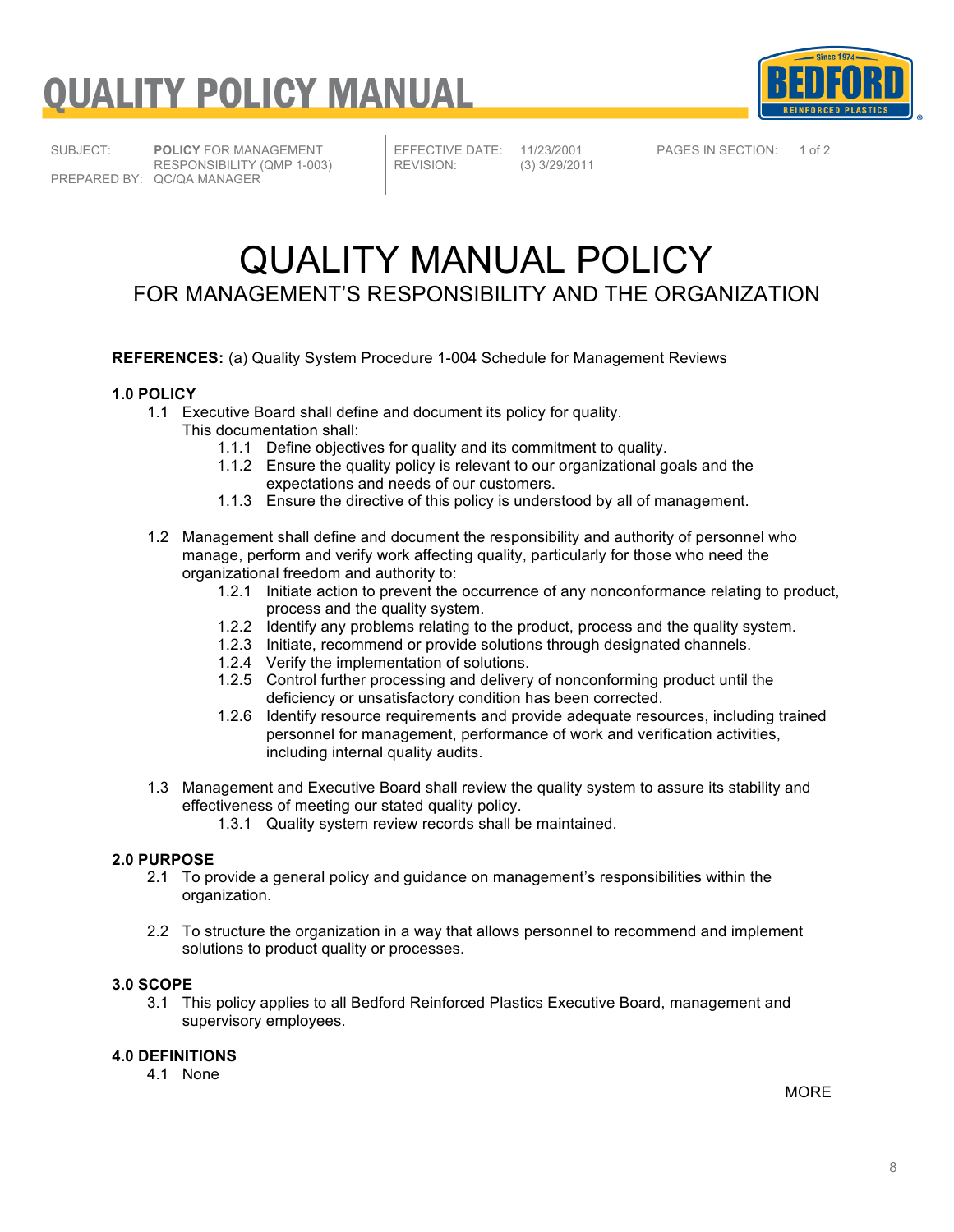

SUBJECT: **POLICY** FOR MANAGEMENT RESPONSIBILITY (QMP 1-003) PREPARED BY: QC/QA MANAGER

EFFECTIVE DATE: 11/23/2001<br>REVISION: (3) 3/29/201

REVISION: (3) 3/29/2011

PAGES IN SECTION: 2 of 2

#### **5.0 AUTHORITIES AND RESPONSIBILITIES**

- 5.1 Quality Manager shall:
	- 5.1.1 Provide direction and guidance to management on the objectives of this policy.
	- 5.1.2 Direct the quality system review activities.
- 5.2 Department Managers shall:
	- 5.2.1 Coordinate the directive of this policy and the Quality System objectives in their area of responsibility.
	- 5.2.2 Have authority to recommend changes or provide solutions to improve products, processes and the Quality System.
	- 5.2.3 Monitor and maintain the measures in place to ensure they are meeting this policy's objectives in their areas of responsibility.
	- 5.2.4 Ensure the quality policy is understood and followed by all employees in their area of responsibility.
	- 5.2.5 Prepare all data and information collected in their areas of responsibility for the Quality System review.

#### 5.3 Management Representative/QA Manager shall:

- 5.3.1 Maintain the Quality Policy Manual.
- 5.3.2 Schedule the Quality System reviews for the Executive Board and management review every two years, as a minimum.
	- A. The reviews shall be based on, but not limited to, internal audit results, customer feedback, corrective/preventive action results and quality improvement data.
	- B. Maintain records of quality system reviews.
- 5.3.3 Construct and maintain an organizational chart showing the resources and responsibilities of the organization.
- 5.3.4 Develop, maintain and distribute a Quality Manual to all of Executive Board and management.
- 5.3.5 Assist and provide support to the entire organization on our Quality System and its objectives.
- 5.4 All BRP employees shall:
	- 5.4.1 Be expected to support the measures in place to meet this policy, which are pertinent to their assigned duties.
	- 5.4.2 Have the right to suggest ideas or solutions to improve product quality or a process.
	- 5.4.3 Have the right to get answers to questions concerning our Quality System.

#### **6.0 RECORDS**

6.1 Quality System Reviews

#### **7.0 SIGNATURE**

7.1 Executive Board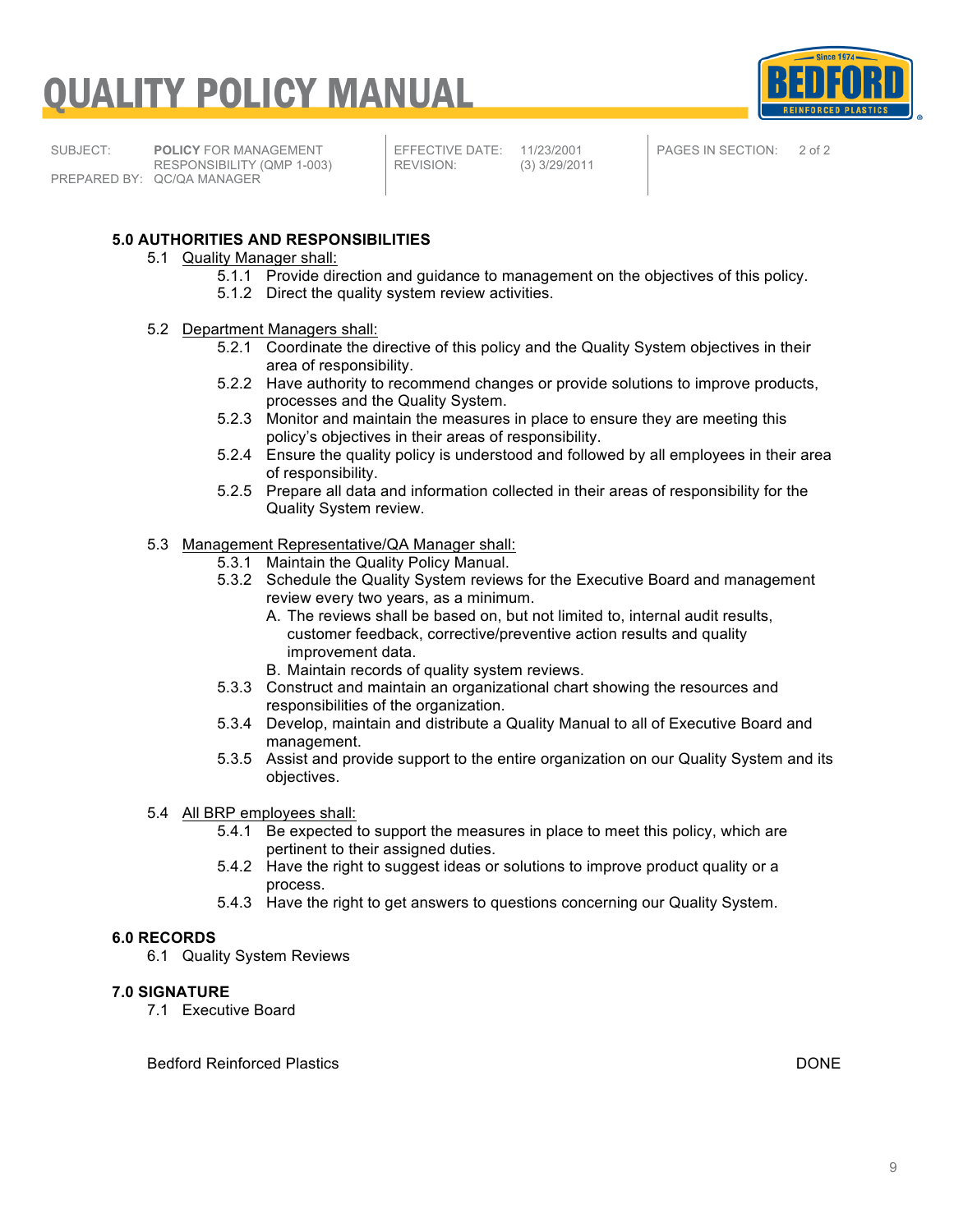



SUBJECT: **POLICY** FOR TRAINING (QMP 18-001) PREPARED BY: QC/QA MANAGER

EFFECTIVE DATE: 11/23/2001<br>REVISION: (1) 3/29/201 REVISION: (1) 3/29/2011 PAGES IN SECTION: 1 of 1

### QUALITY MANUAL POLICY FOR TRAINING

**REFERENCES:** (a) Quality System Procedure 18-005

#### **1.0 POLICY**

- 1.1 Training practices shall be implemented and maintained for training needs and provide for the training of all personnel performing activities affecting quality.
- 1.2 Appropriate training records shall be maintained.
- 1.3 Personnel performing specific tasks shall be qualified on the basis of appropriate education, training and/or experience, as required.

#### **2.0 PURPOSE**

2.1 To provide a general policy and guidance for Training.

#### **3.0 SCOPE**

3.1 This policy applies to Bedford Reinforced Plastics.

#### **4.0 DEFINITIONS**

4.1 None

#### **5.0 AUTHORITIES AND RESPONSIBILITIES**

- 5.1 Department managers and supervisors shall:
	- 5.1.1 Determine training needs and training procedures in their areas of responsibility.
	- 5.1.2 Monitor the measures in place to assure they are meeting the objectives of this policy.

#### 5.2 All BRP employees shall:

- 5.2.1 Be expected to support the measures in place to meet this policy that are pertinent to their assigned duties.
- 5.2.2 Be expected to participate in training, as required, and job training needed to perform work in their assigned areas.

#### **6.0 SIGNATURE**

6.1 Executive Board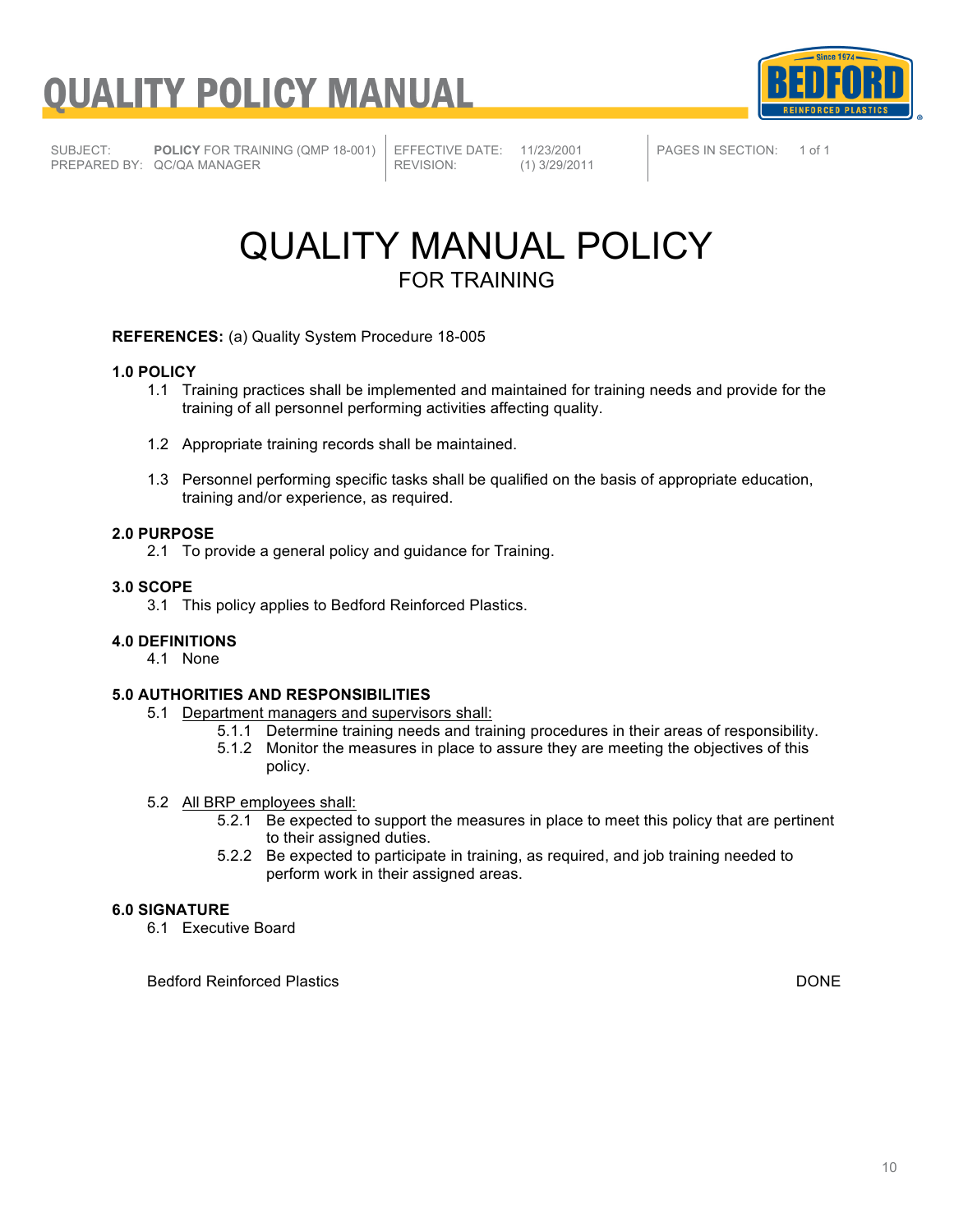

SUBJECT: **POLICY** FOR CONTRACT/ORDER REVIEW (QMP 3-001) PREPARED BY: QC/QA MANAGER

EFFECTIVE DATE: 11/23/2001<br>REVISION: (2) 3/29/201

REVISION: (2) 3/29/2011

PAGES IN SECTION: 1 of 1

### QUALITY MANUAL POLICY FOR CONTRACT/ORDER REVIEW

#### **REFERENCES:** (a) Quality System Procedure 3-002 contract/order review

(b) Quality System Procedure 3-007 color matching

#### **1.0 POLICY**

- 1.1 Contract Reviews:
	- Prior to a submission of a tender, procedures shall ensure:
		- 1.1.1 Order requirements are agreed upon before their acceptance.
		- 1.1.2 Requirements are adequately defined.
		- 1.1.3 Differences in contract requirements are resolved.
		- 1.1.4 The capability for meeting the requirements of an accepted contract.
		- 1.1.5 If  $3^{rd}$  party quality control and/or testing is necessary, this shall be agreed upon by the mfr. and 3<sup>rd</sup> party agency. The amount and records retention shall be noted also.
- 1.2 Records of contracts/orders shall be maintained for one year.

#### **2.0 PURPOSE**

2.1 To provide a general policy and guidance for contract review.

#### **3.0 SCOPE**

3.1 This policy applies to all sales employees of Bedford Reinforced Plastics.

#### **4.0 DEFINITIONS**

4.1 JWI-Job Work Instruction

#### **5.0 AUTHORITIES AND RESPONSIBILITIES**

- 5.1 Sales Manager shall:
	- 5.1.1 Provide centralized coordination for implementing this policy.
	- 5.1.2 Have authority to provide final decision for accepting or rejecting contracts/orders.
	- 5.1.3 Have authority to change the directives or practices of this policy.
- 5.2 Sales staff shall:
	- 5.2.1 Initially communicate contract/order requirements with customer.
	- 5.2.2 Communicate all customer requirements necessary to all supporting departments of Bedford Reinforced Plastics.
- 5.3 Accounting department shall:
	- 5.3.1 Maintain records of contracts/orders.
- 5.4 All Bedford Reinforced Plastics employees shall:
	- 5.4.1 Implement the procedures and associated JWIs referencing this policy that are pertinent to their assigned duties.

### **6.0 SIGNATURE**

6.1 Executive Board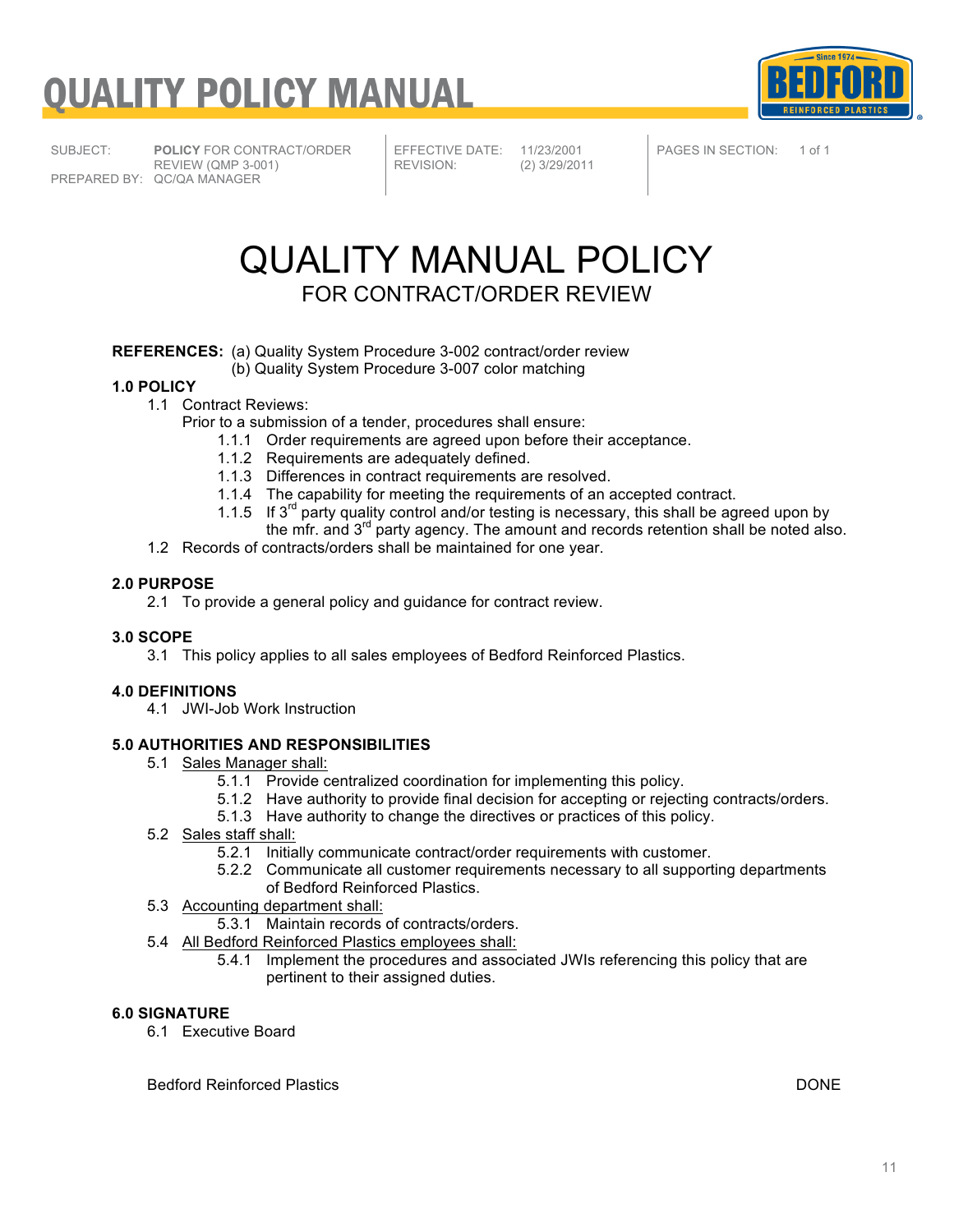



SUBJECT: **PROCEDURE** FOR CONTRACT REVIEW (QSP 3-002) PREPARED BY: QC/QA MANAGER

EFFECTIVE DATE: 11/23/2001<br>REVISION: (1) 9/6/2005

REVISION: (1) 9/6/2005

PAGES IN SECTION: 1 of 2

### QUALITY SYSTEM PROCEDURE FOR CONTRACT/ORDER REVIEW

#### **REFERENCES:** (a) Quality System Procedure 3-007 color matching

(b) Quality System Procedure 3-008 new tooling requirement

- (c) Quality System Form 3-003 Requirements for product/department
	- (d) Quality System Form 3-009 Quotation/Order
- (e) Quality System Form 3-005 Customer Spec. Checklist

#### **1.0 POLICY**

1.1 To efficiently and accurately review a contract/order to ensure the customer's needs can be met.

#### **2.0 PURPOSE**

2.1 To provide a general procedure and guidance to the sales department for contract/order review.

#### **3.0 SCOPE**

3.1 This procedure applies to Bedford Reinforced Plastics' sales department.

#### **4.0 DEFINITIONS**

4.1 (a) Contract/order – request for quotation (b) RFQ – Request For Quotation

#### **5.0 AUTHORITIES AND RESPONSIBILITIES**

- 5.1 Sales Manager shall:
	- 5.1.1 Provide centralized coordination for implementing this procedure and provide guidance as needed.
	- 5.1.2 Be expected to provide a final decision of accepting or rejecting a order/contract when salesman is in question regarding requirements, specifications or through-put
- 5.2 All BRP employees shall:
	- 5.2.1 Be expected to support the measures in place to meet this procedure that are pertinent to their assigned duties.

#### **6.0 PROCEDURES**

- 6.1 Sales personnel shall:
	- 6.1.1 Upon communication with client, gather and document all pertinent information, including special tolerances, test criteria, drawings that may be supplied by the client, etc.

NOTE: If the order is new or has different tolerances based on our design guide and BRP gets the order, sales shall provide quality control department and PDD with specifications and tolerances to produce a specification sheet for production.

For new or specialty business, complete the "CUSTOMER SPECIFICATION CHECK LIST" (QSF 3-005) and give to QC and PDD.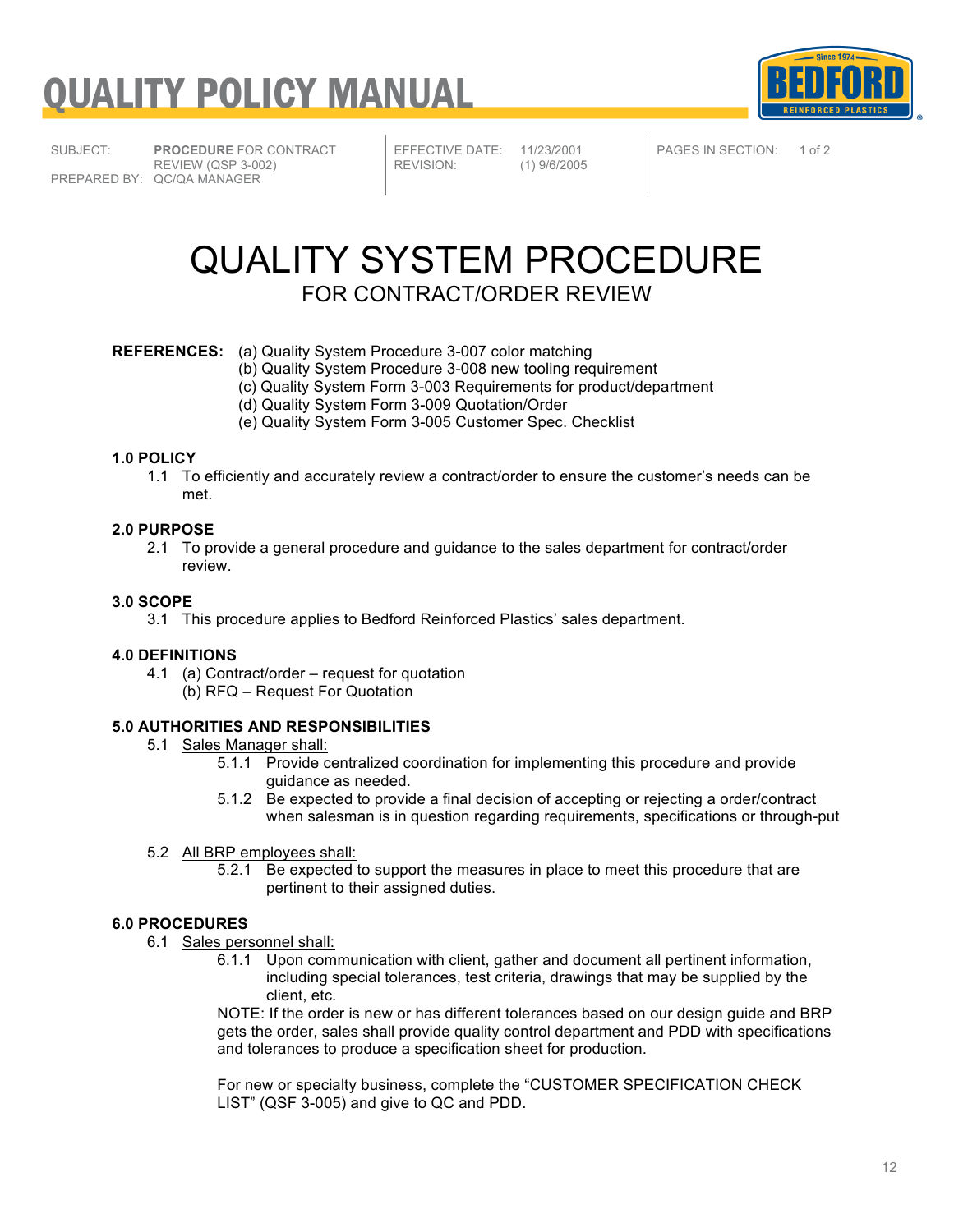# <u>UALITY POLICY MANUAL</u>



SUBJECT: **PROCEDURE** FOR CONTRACT REVIEW (QSP 3-002) PREPARED BY: QC/QA MANAGER

EFFECTIVE DATE: 11/23/2001<br>REVISION: (1) 9/6/2005 REVISION: (1) 9/6/2005 PAGES IN SECTION: 2 of 2

- 6.1.2 Review documented information to ensure that the requirements are adequately defined and can be met.
- 6.1.3 If there are questions and/or concerns relating to the requirements documented, other functions of the organization shall be given these requirements pertinent to their areas of responsibility. (See QSF 3-003 for contacts.) A special meeting may be required. Necessary functions review the requirements and either agree or do not agree to meeting them.
- 6.1.5 Contract/order will not be accepted until all functions of the organization agree we can meet the requirements outlined by the customer.
- 6.1.6 Any differences between the RFQ and order are resolved.<br>6.1.7 Amendments to a contract/order are made through the sall
- Amendments to a contract/order are made through the salesperson by the customer. The salesperson is responsible for communicating all changes to supporting functions of Bedford Reinforced Plastics.
- 6.1.8 If tooling is required, see procedure QSP 3-008.<br>6.1.9 If a color match is required, see color matching political
- If a color match is required, see color matching procedure QSP 3-007.
- 6.1.10 If  $3<sup>rd</sup>$  party quality control and/or testing is necessary this shall be agreed upon by the mfr. and 3<sup>rd</sup> party agency. The amount and records retention shall be noted also.
- 6.1.11 Contract/order records are maintained in the accounts receivable office.

#### **7.0 RECORDS**

7.1 Quality System Form 3-009 for Quotation/Order

#### **8.0 SIGNATURE**

8.1 Glenn Smith

Sales Manger Bedford Reinforced Plastics DONE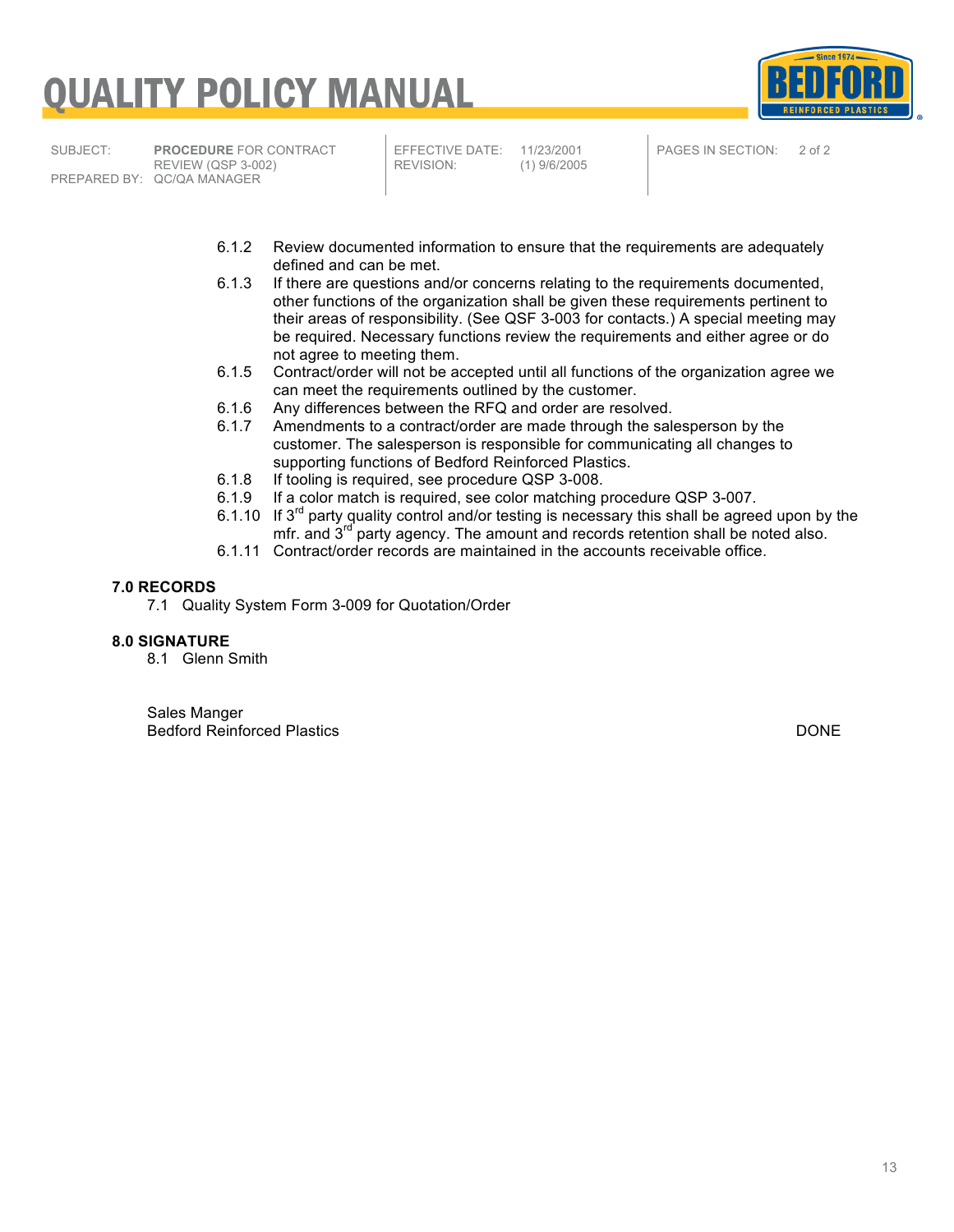



SUBJECT: **POLICY** FOR PURCHASING (QMP 6-001) PREPARED BY: QC/QA MANAGER

EFFECTIVE DATE: 11/23/2001<br>REVISION: (2) 3/29/201

REVISION: (2) 3/29/2011

PAGES IN SECTION: 1 of 1

### QUALITY MANUAL POLICY FOR PURCHASING

**REFERENCES:** (a) Quality System Procedures- 6-002, 6-004, and 6-007

#### **1.0 POLICY**

- 1.1 There shall be procedures implemented and maintained in order to ensure purchased product conforms to specified requirements.
- 1.2 Evaluation of subcontractors:
	- 1.2.1 Evaluated and selected on the basis of their ability to meet requirements, including Quality System and any specific quality assurance requirements.
	- 1.2.2 The type and extent of control exercised by Bedford Reinforced Plastics over the subcontractor shall be dependent upon the type of product, the impact of subcontracted product on the final product, where applicable, on the quality audit reports and/or quality records of the previously demonstrated capability and performance of subcontractor.
- 1.3 Purchasing documents shall contain data clearly describing the product ordered, including where applicable: type, class, grade, title, specification, drawings, process requirements, inspection instructions, technical data, requirements for approval, and quality system standard to be applied if applicable.
- 1.4 Review and approve purchasing documents for adequacy of the specified requirements prior to release.
- 1.5 When verifying purchased product at subcontractor's premises, there shall be verification arrangements and the method of product release.
- 1.6 Where specified in the contract, Bedford Reinforced Plastics customer or the customer's representative shall be afforded the right to verify our premises that subcontracted product conforms to specified requirements. Verification by our customer shall not absolve Bedford Reinforced Plastics of the responsibility to provide acceptable product, nor shall it preclude subsequent rejection by the customer.

#### **2.0 PURPOSE**

2.1 To provide a general policy and guidance for Purchasing.

#### **3.0 SCOPE**

3.1 This policy applies to Bedford Reinforced Plastics.

#### **4.0 AUTHORITIES AND RESPONSIBILITIES**

- 4.1 Purchasing Manager shall:
	- 4.1.1 Provide centralized coordination for implementing and maintaining the objectives of this policy.
	- 4.1.2 Recommend changes for Purchasing to the executive board
	- 4.1.3 Ensure inventory levels are maintained to support dependent operations.

#### **5.0 SIGNATURE**

5.1 Executive Board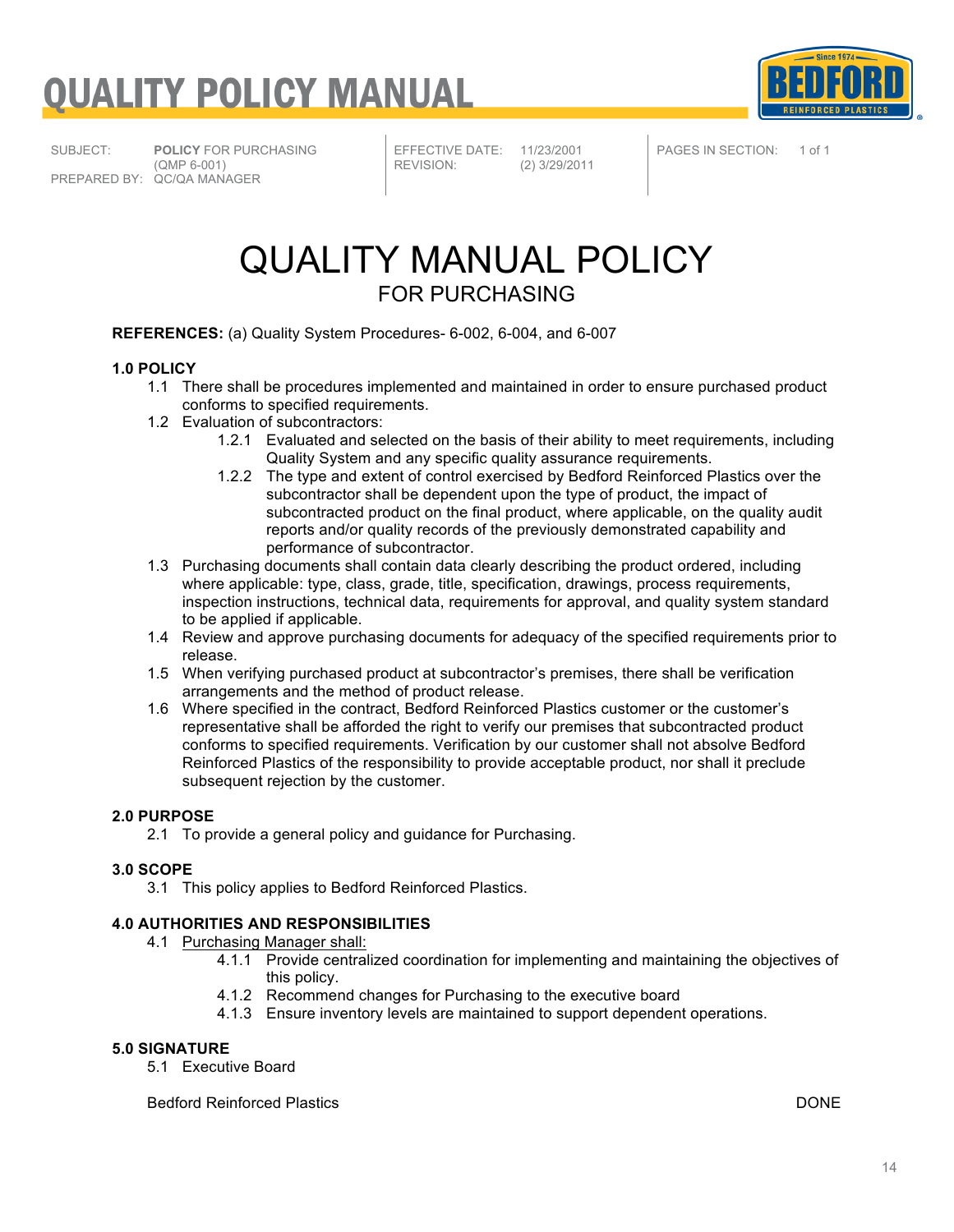



SUBJECT: **POLICY** FOR INSPECTION AND PREPARED BY: QC/QA MANAGER

TESTING (QMP 10-001)

EFFECTIVE DATE: 11/23/2001<br>REVISION: (2) 3/29/201

REVISION: (2) 3/29/2011

PAGES IN SECTION: 1 of 2

### QUALITY MANUAL POLICY FOR INSPECTION AND TESTING

#### **REFERENCES:** (a) Quality System Procedure 10-024

#### **1.0 POLICY**

- 1.1 Inspection and Testing activities shall be implemented and maintained in order to verify specified requirements for product are met.
- 1.2 Required inspection, testing and records to be established shall be documented in procedures.
- 1.3 Receiving inspection
	- 1.3.1 Material received shall be inspected to ensure conformance to requirements prior to release.
		- A. Verification of requirements shall be detailed in the quality plan or documented procedures.
		- B. The amount and nature of receiving inspection shall take into consideration of the control exercised at the subcontractor's premises and records of evidence of conformance provided.
- 1.4 In-process inspection and testing
	- 1.4.1 Material shall be inspected and tested as required by documented procedures.
	- 1.4.2 Hold product until the required inspection and/or testing has been accomplished.
- 1.5 Final inspection and testing
	- 1.5.1 Final inspection and testing shall be carried out in accordance with the documented procedures.
		- A. Procedures for final inspection and testing shall require that inspection and/or testing has been carried out and that requirements have been met.
	- 1.5.2 No product shall be dispatched until all activities described in procedures have been completed, unless customer has full knowledge and understanding of the situation and accepts product.
- 1.6 Inspection and test records
	- 1.6.1 Records shall be maintained that provide product has been inspected and/or tested.
		- A. Records shall show clearly if product passed or failed inspection and/or test.
		- B. Where product has failed, the procedure for nonconforming product shall apply.

#### **2.0 PURPOSE**

2.1 To provide a general policy and guidance for process control.

#### **3.0 SCOPE**

3.1 This policy applies to all Bedford Reinforced Plastics.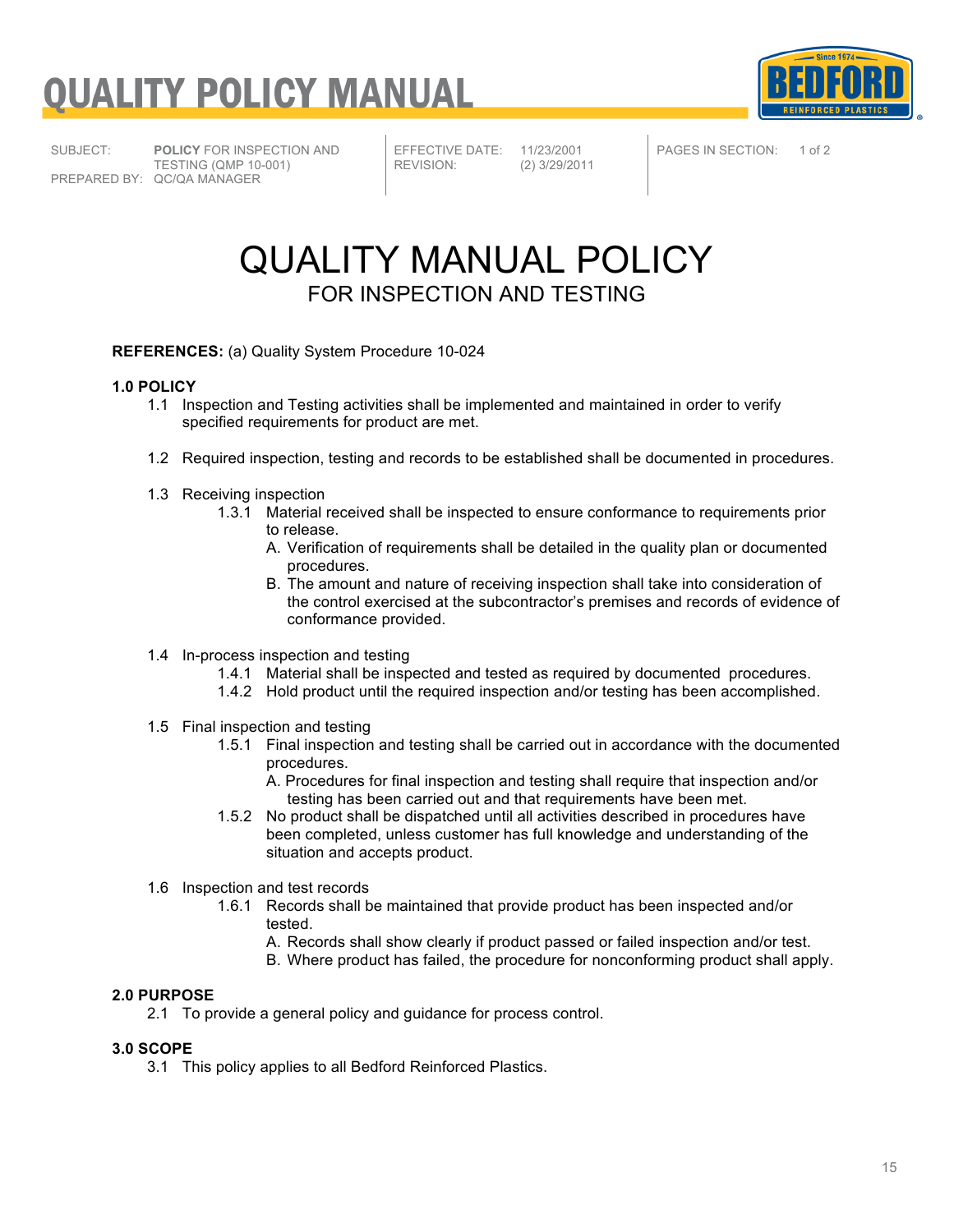

SUBJECT: **POLICY** FOR INSPECTION AND TESTING (QMP 10-001) PREPARED BY: QC/QA MANAGER

EFFECTIVE DATE: 11/23/2001<br>REVISION: (2) 3/29/201

REVISION: (2) 3/29/2011

PAGES IN SECTION: 2 of 2

#### **4.0 DEFINITIONS**

4.1 None

#### **5.0 AUTHORITIES AND RESPONSIBILITIES**

- 5.1 QC/QA Manager shall:
	- 5.1.1 Develop tests for inspection and testing of raw material and finished products to ensure quality material.
- 5.2 Purchasing Manager shall:
	- 5.2.1 Confirm all raw material products as received.
- 5.3 Production Manager shall: 5.3.1 Implement processing inspection procedures in the production area.

#### 5.4 All supervisors/manager shall:

5.4.1 Ensure all inspection and test procedures are followed in their areas of responsibility.

#### **6.0 SIGNATURE**

6.1 Executive Board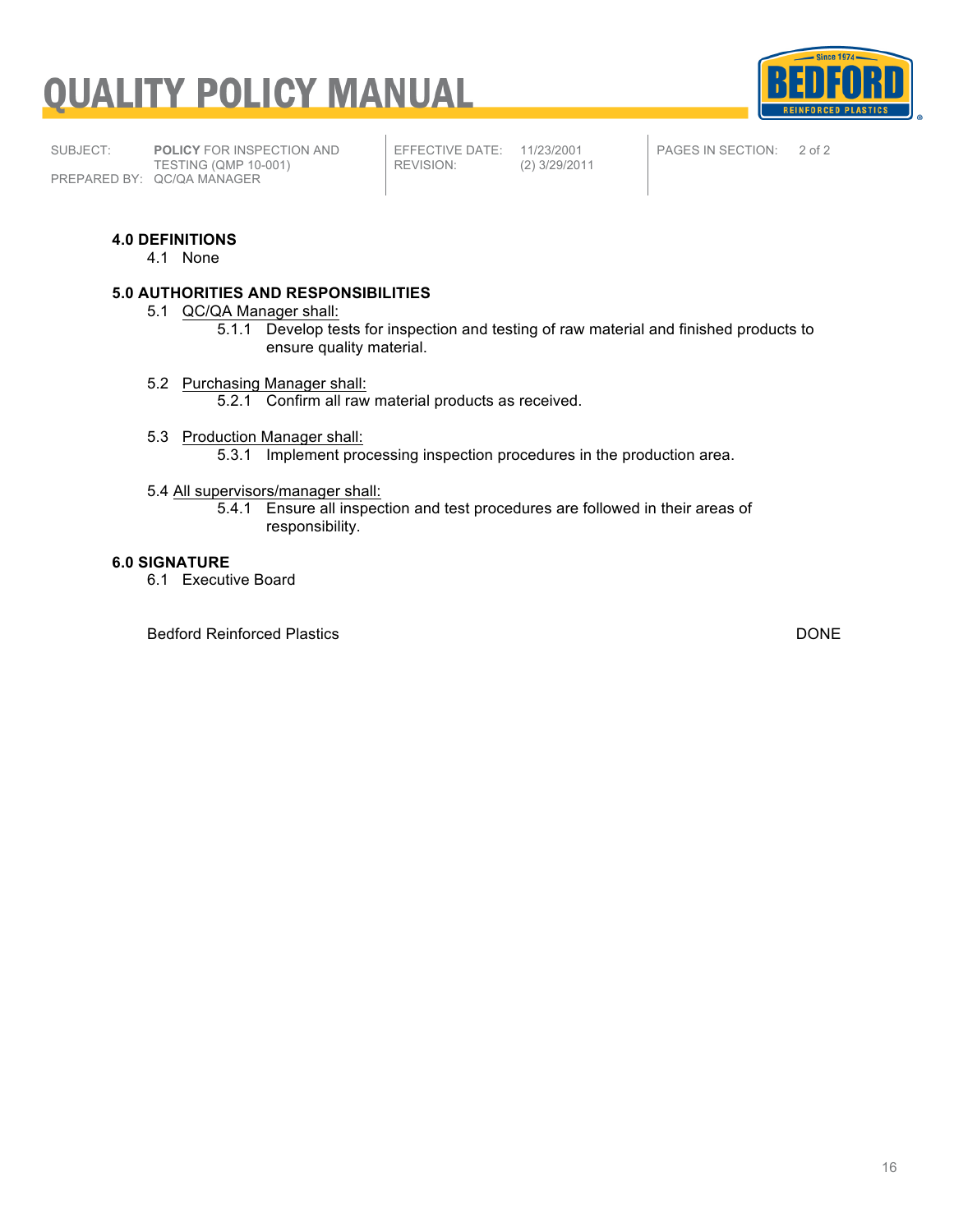

SUBJECT: **PROCEDURE** FOR INSPECTION AND TESTING (QSP 10-024) PREPARED BY: QC/QA MANAGER

EFFECTIVE DATE: 12/18/2001<br>REVISION: (1) 12/20/20

REVISION: (1) 12/20/2001

PAGES IN SECTION: 1 of 2

### QUALITY SYSTEM PROCEDURE FOR INSPECTION AND TESTING

#### **REFERENCES:** (a) Quality System Procedure 6-002 for ensuring purchased product conforms to requirements

(b) Quality System Procedure 9-006 for process control

#### **1.0 PURPOSE**

1.1 To provide a general procedure and guidance for Inspection and Testing to ensure that the product requirements are met.

#### **2.0 SCOPE**

2.1 This procedure applies to Bedford Reinforced Plastics.

#### **3.0 DEFINITIONS**

3.1 (a) - None

#### **4.0 AUTHORITIES AND RESPONSIBILITIES**

- 4.1 Shipping department shall:
	- 4.1.1 Perform initial review of product acceptability upon receipt.
- 4.2 Quality Control shall:
	- 4.2.1 Inspect incoming products to C of C's or C of A's prior to release for production.
	- 4.2.2 Test incoming products per applicable procedures prior to release for production.
	- 4.2.3 Inspect and test incoming measuring equipment prior to release.
	- 4.2.4 Inspect and/or test products being produced in production per order requirements.
	- 4.2.5 Coordinate the activities involved in the identification and recording of product that is under "urgent release" circumstances.
	- 4.2.6 Notify supervisor or operator of any nonconforming product found in their department.
- 4.3 Production department shall:
	- 4.3.1 Inspect product while being produced prior to release and record on QSF 9-002.
- 4.4 Fabrication department shall:
	- 4.4.1 Inspect product while being fabricated prior to release and record on QSF 10-027.
	- 4.4.2 File inspection records in fabrication office.

#### **5.0 PROCEDURES**

- 5.1 Shipping department shall:
	- 5.1.1 Visually inspect all incoming product and review the packing list for quality, quantities, sizes, then initial it and note the date received.
	- 5.1.2 Deliver and/or notify the QC department of the delivery of any type of inspection, test and measuring equipment.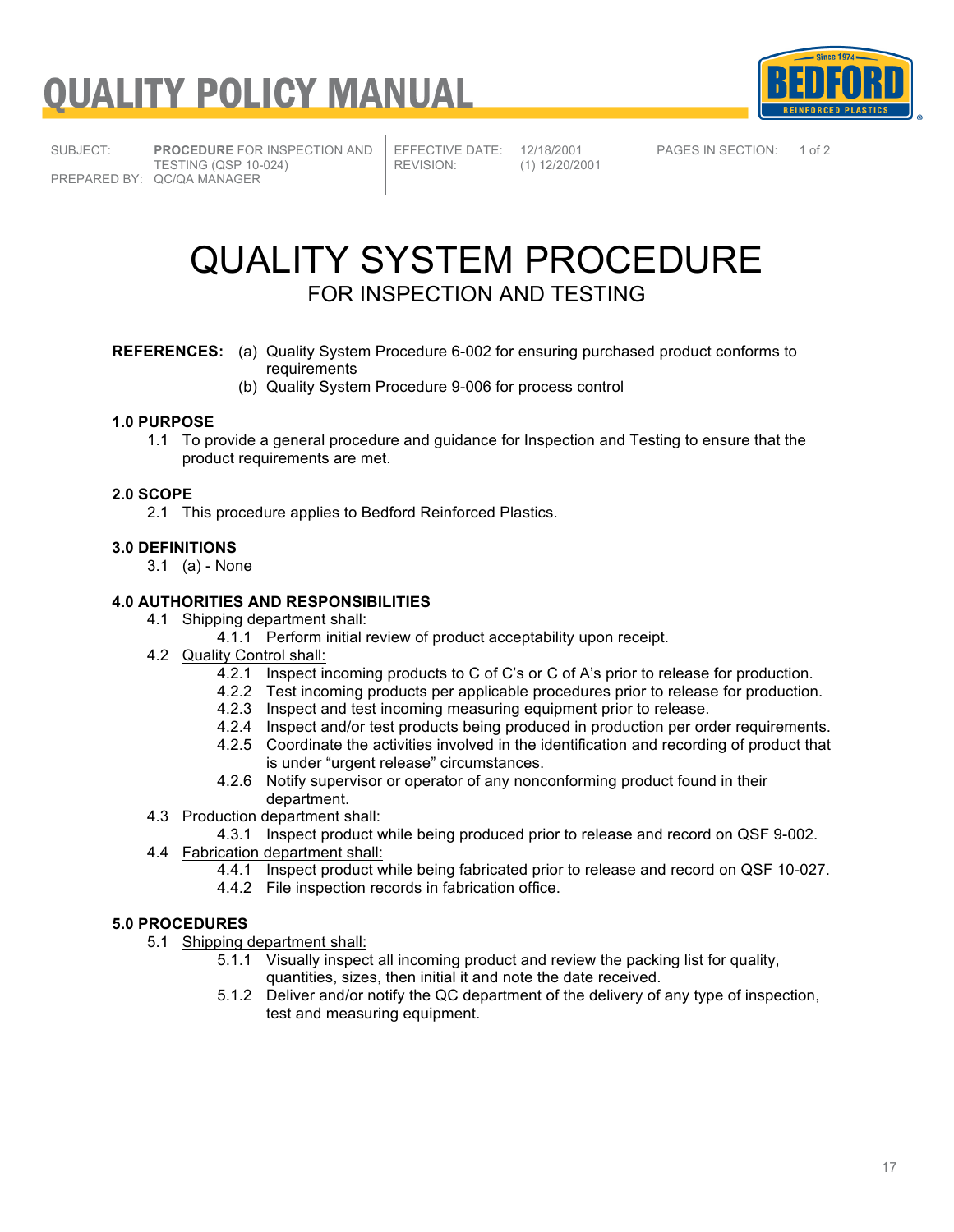

SUBJECT: **PROCEDURE** FOR INSPECTION AND TESTING (QSP 10-024) PREPARED BY: QC/QA MANAGER

EFFECTIVE DATE: 12/18/2001<br>REVISION: (1) 12/20/20

REVISION: (1) 12/20/2001

PAGES IN SECTION: 2 of 2

- 5.2 Quality Control shall:
	- 5.2.1 Inspect and/or test samples of raw material products as they are received prior to being used for finished product.
	- 5.2.2 Inspect and calibrate test, measure and inspection equipment prior to use.
	- 5.2.3 Test finished product per customer's contract or specification to ensure strength requirements are met prior to release.
	- 5.2.4 Randomly test finished product from production line to ensure strength requirements are met consistently. File test records in the QC office.
- 5.3 Production department shall:
	- 5.3.1 Inspect and document finished product inspections on QSF 9-002 prior to release.
	- 5.3.2 Test and/or inspect finished product to all requirements necessary per production order.

NOTE: Inspections noted on QSF 9-002 will provide verification that product has been inspected/tested and has passed all necessary requirements.

- 5.4 Fabrication department shall:
	- 5.4.1 Inspect and document finished product inspections on QSF 10-027 prior to release. NOTE: Inspections noted on QSF 10-027 will provide verification that product has been inspected/tested and has passed all necessary requirements.

#### **6.0 RECORDS**

- 6.1 QSF 9-002 for part production report
- 6.2 QSF 10-027 for fabrication inspection form

#### **7.0 SIGNATURE**

7.1 Brad Kaiser

QC/QA Manager Bedford Reinforced Plastics DONE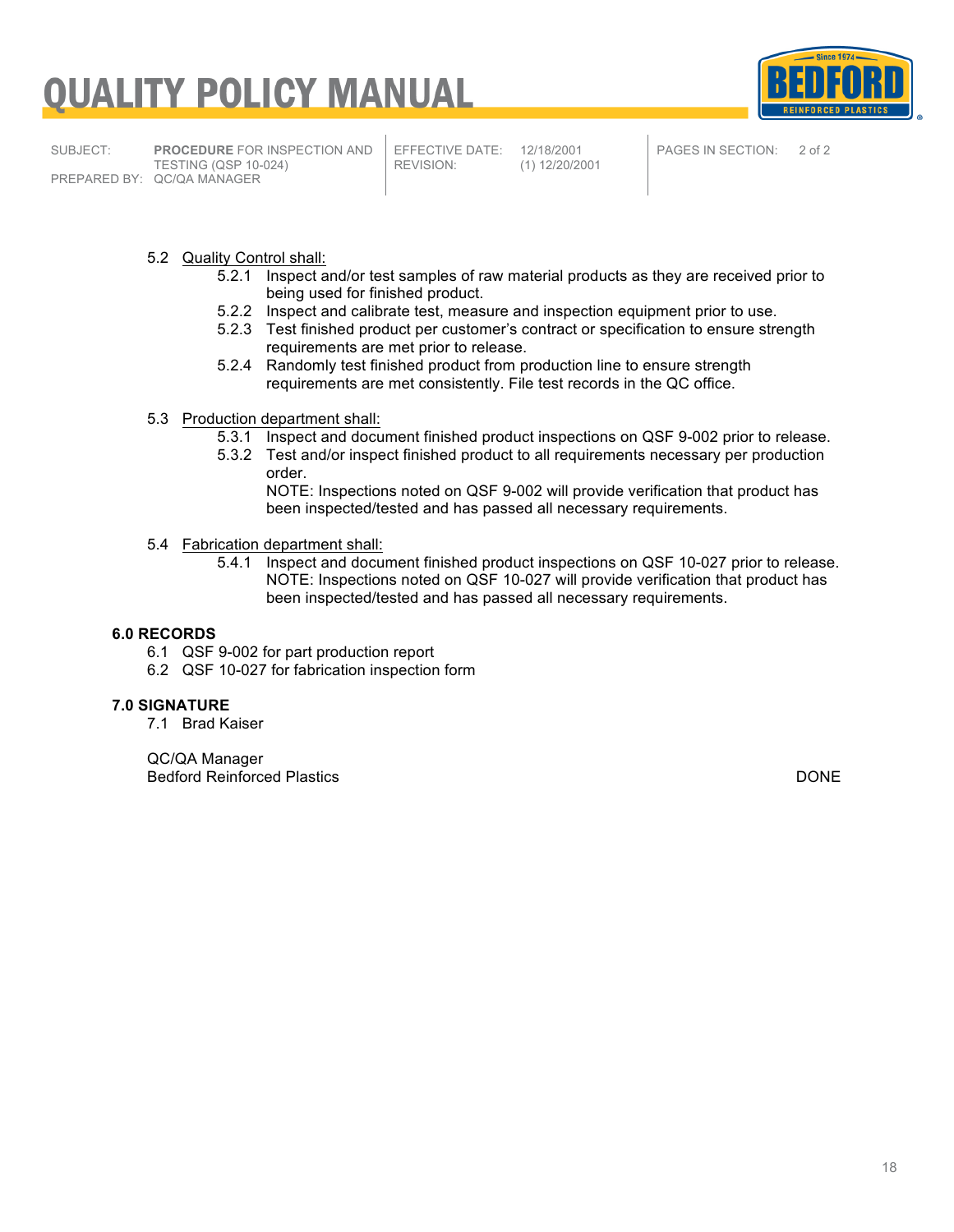SUBJECT: **POLICY** FOR CONTROL OF INSPECTION, MEASURING AND TEST EQUIPMENT (QMP 11-001) PREPARED BY: QC/QA MANAGER

EFFECTIVE DATE: 11/23/2001<br>REVISION: (2) 3/29/201

REVISION: (2) 3/29/2011

PAGES IN SECTION: 1 of 2

**Since 1974** 

### QUALITY MANUAL POLICY FOR CONTROL OF INSPECTION, MEASURING AND TEST EQUIPMENT

#### **REFERENCES:** (a) Quality System Procedure 11-012

#### **1.0 POLICY**

- 1.1 There shall be procedures implemented to control, calibrate and maintain inspection, measuring and test equipment used to demonstrate the conformance of product to specified requirements.
- 1.2 Inspection, measuring and test equipment shall be consistent with the required measurement capability.
- 1.3 Where test software or a sort of "go-no-go gauges" are used as suitable forms of inspection, they shall be checked to prove capability of verifying acceptability of products, prior to release for use during production.
	- 1.3.1 The frequency of inspection shall be established by the severity of use. Records of checks shall be maintained as evidence of control.
- 1.4 Where the availability of technical data pertaining to the measurement equipment is a specific requirement, such data shall be made available, when required by the customer or the customer's representative, for verification that the measuring equipment is functionally adequate.
- 1.5 Determine the measurements to be made and the accuracy required, and select the appropriate inspection, measuring and test equipment that is capable of the necessary accuracy and precision.
- 1.6 Define the process employed for the calibration of inspection, measuring and test equipment, including details of equipment type, unique identification, location, frequency of checks, check method, acceptance criteria, and the action to be taken when results are unsatisfactory.
- 1.7 Identify inspection, measuring and test equipment that can affect product quality, and calibrate them and adjust them at prescribed intervals, or prior to use, against certified equipment having a known valid relationship to international or nationally recognized standards. Where no such standards exist, the basis used for calibration shall be documented. Equipment shall be identified with a suitable indicator or approved identification record to show the calibration status.
- 1.8 Calibration records shall be maintained for inspection, measuring and test equipment.
- 1.9 Assess and document the validity of previous inspection and test results when inspection, measuring and test equipment is found to be out of calibration.
- 1.10 Ensure that the environmental conditions are suitable for the calibrations, inspections, measurements and tests being carried out.
- 1.11 Ensure that handling, preservation, and storage of inspection, measuring and test equipment is such that the accuracy and fitness for use are maintained.
- 1.12 Safeguard inspection, measuring and test facilities, including both test hardware and software, from adjustments which would invalidate the calibration settings.

#### **2.0 PURPOSE**

2.1 To provide a general policy and guidance for Control of Inspection, Measuring and Test Equipment.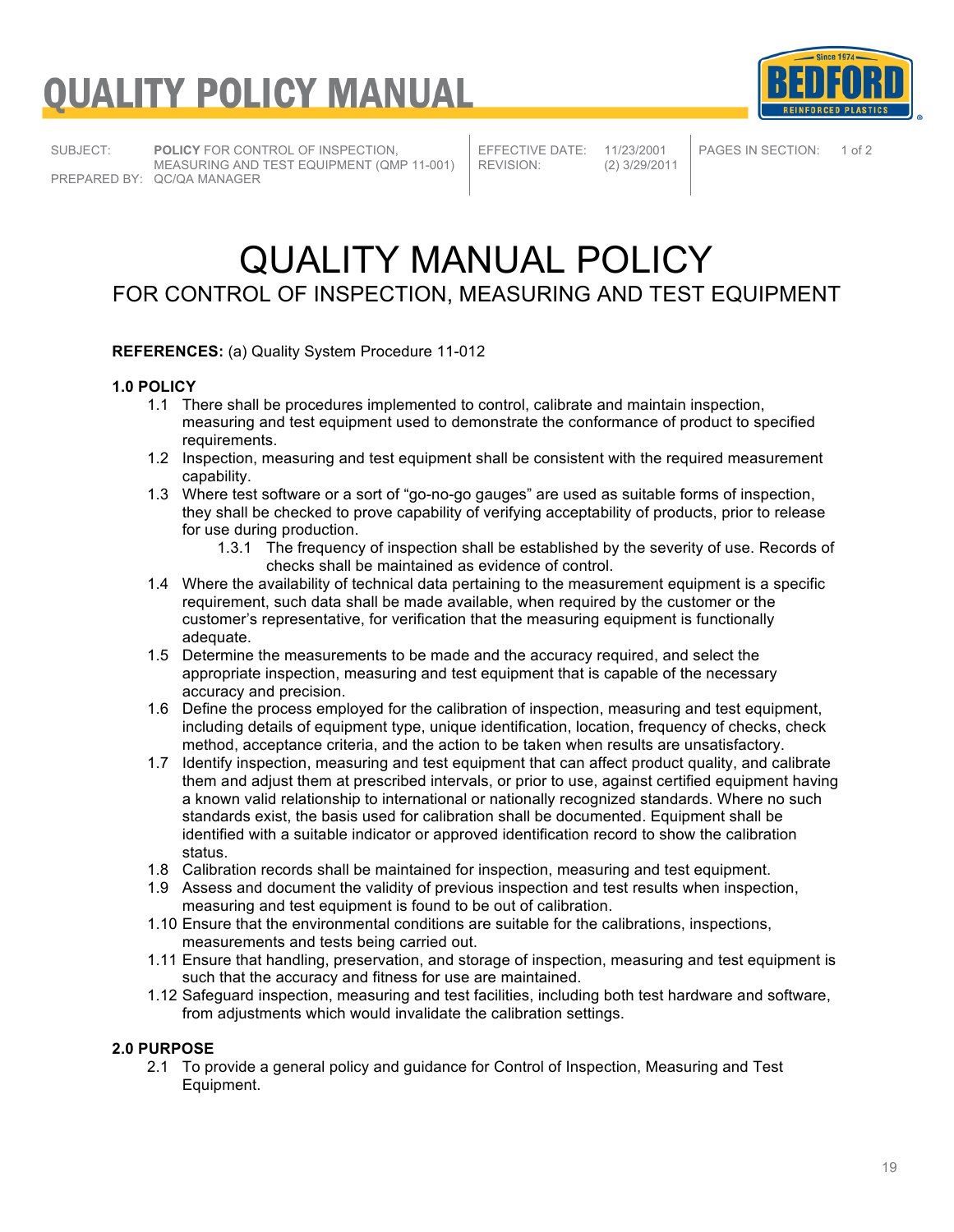**Since 1974** 

SUBJECT: **POLICY** FOR CONTROL OF INSPECTION, MEASURING AND TEST EQUIPMENT (QMP 11-001) PREPARED BY: QC/QA MANAGER

EFFECTIVE DATE: 11/23/2001<br>REVISION: (2) 3/29/201

REVISION: (2) 3/29/2011

PAGES IN SECTION: 2 of 2

#### **3.0 SCOPE**

3.1 This policy applies to Bedford Reinforced Plastics.

#### **4.0 DEFINITIONS**

4.1 None

#### **5.0 AUTHORITIES AND RESPONSIBILITIES**

- 5.1 Quality Control department shall:
	- 5.1.1 Establish calibration requirements for all equipment to ensure required measurement capability.
	- 5.1.2 Perform scheduled calibration on test, inspection and measuring equipment, including any type of "go-no-go gauges."
	- 5.1.3 Maintain calibration records.
- 5.2 Department supervisors/managers shall:
	- 5.2.1 Ensure all inspection, measuring and test equipment is properly handled and stored to ensure the accuracy and fitness for use are maintained, in their areas of responsibility.
	- 5.2.2 Take actions necessary to remove any measuring devices that are suspect or are known to be out of calibration, in their area of responsibility.
- 5.3 All BRP employees shall:
	- 5.3.1 Be expected to support the measures in place to meet this policy that are pertinent to their assigned duties.
	- 5.3.2 Deliver any personally owned inspection equipment to Quality Control department for calibration prior to use.

#### **6.0 SIGNATURE**

6.1 Executive Board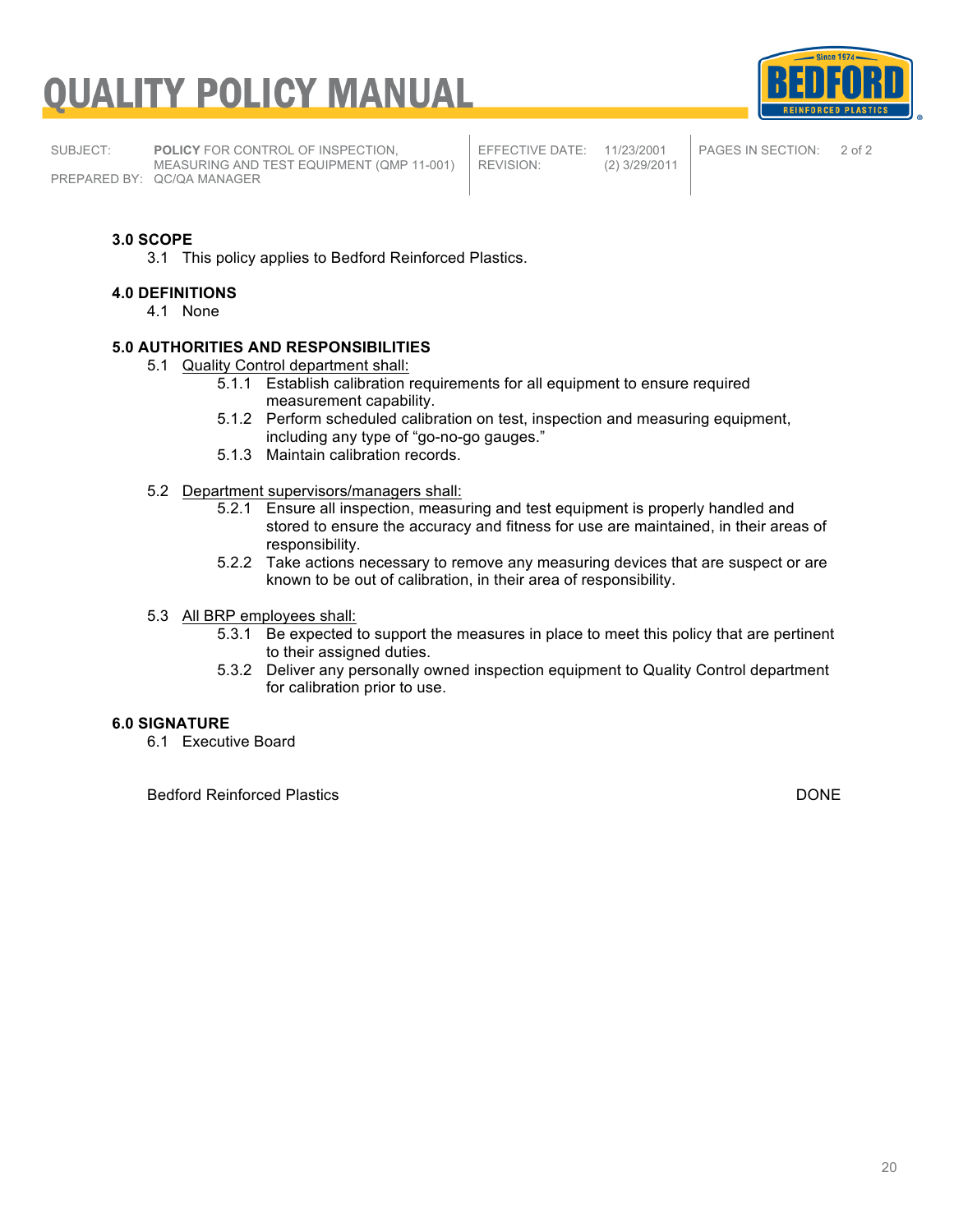

SUBJECT: **PROCEDURE** FOR CALIBRATION OF INSPECTION, MEASURING AND TEST EQUIPMENT (QSP 11-012) PREPARED BY: QC/QA MANAGER

EFFECTIVE DATE: 12/18/2001<br>REVISION: 0 REVISION:

PAGES IN SECTION: 1 of 2

# QUALITY SYSTEM PROCEDURE

### FOR CALIBRATION OF INSPECTION, MEASURING AND TEST EQUIPMENT

### **REFERENCES:** (a) Quality System Form 11-022 for calibration matrix chart

- (b) Job Work Instruction 11-004 for calibration of *calipers*
- (c) Job Work Instruction 11-005 for calibration of *weight scales*
- (d) Job Work Instruction 11-006 for calibration of *swivel protractors and squares*
	- (e) Job Work Instruction 11-008 for calibration of *viscometer*
	- (f) Job Work Instruction 11-009 for calibration of *water bath*
	- (g) Job Work Instruction 11-010 for calibration of *tape measures*
	- (h) Job Work Instruction 11-019 for calibration of *miscellaneous equipment*

#### **1.0 PURPOSE**

1.1 To provide a general procedure and guidance for the Control of Inspection, Measuring and Test Equipment to ensure equipment is within tolerance and accuracy is consistent with required measurement capability.

#### **2.0 SCOPE**

2.1 This procedure applies to all inspection, measuring and test equipment used by Bedford Reinforced Plastics.

#### **3.0 DEFINITIONS**

3.1 (a) calibration – inspection of a measuring tool, to ensure the measurement accuracy is within allowable specification. Modifying a measurement tool to be within specification.

#### **4.0 AUTHORITIES AND RESPONSIBILITIES**

- 4.1 Quality Control shall:
	- 4.1.1 Schedule calibration times for all equipment to be calibrated.
	- 4.1.2 Calibrate all current and new equipment.
	- 4.1.3 Set all calibration accuracy and precision standards for all equipment that could affect the quality of our finished product.
	- 4.1.4 Maintain all calibration records.
- 4.2 Department supervisors/managers shall:
	- 4.2.1 Notify QC department when inspection measuring, and test equipment is suspect or is known to be out of calibration in their area of responsibility.

#### **5.0 PROCEDURES**

- 5.1 Quality Control shall:
	- 5.1.1 Review calibration schedule on QSF 11-022 to determine scheduled calibration times for inspection, measuring and test equipment.
	- 5.1.2 Obtain equipment and take it to the QC lab. All equipment that can't be moved or easily transported will be calibrated at its specific location.
	- 5.1.3 Calibrate all equipment to the correct Job Work Instructions referenced above.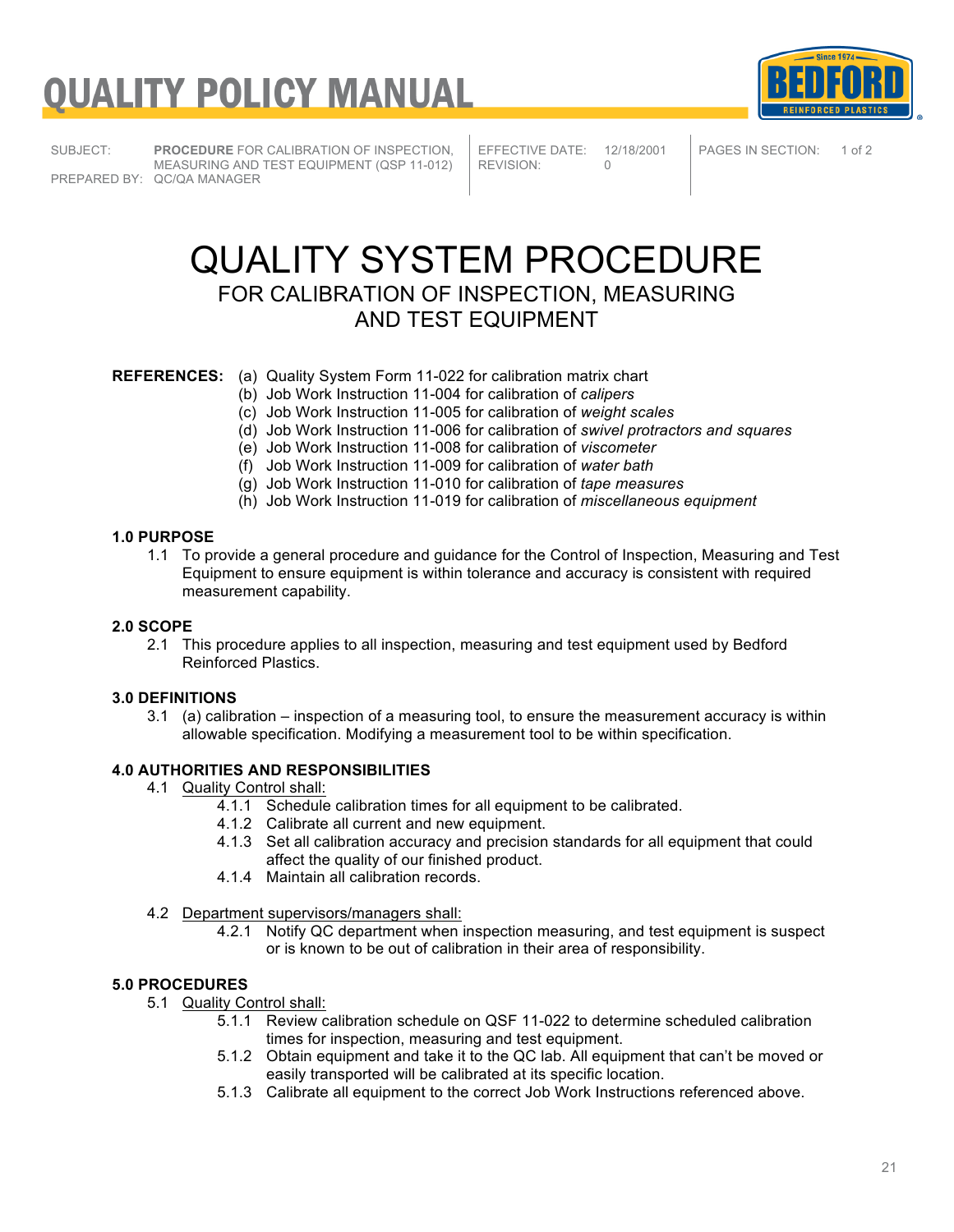SUBJECT: **PROCEDURE** FOR CALIBRATION OF INSPECTION, MEASURING AND TEST EQUIPMENT (QSP 11-012) PREPARED BY: QC/QA MANAGER

EFFECTIVE DATE: 12/18/2001<br>REVISION: 0 REVISION:

PAGES IN SECTION: 2 of 2

**DEINERDPER** 

**Since 1974** 

- 5.1.4 After calibration is completed, review the allowable tolerances on QSF 11-022 for the equipment being calibrated to ensure the findings are within the proper specification.
- 5.1.5 Assess and document the validity of previous inspection and test results, and affix a label with "out of calibration" on the equipment, when inspection, measuring and test equipment is found to be out of calibration.
- 5.1.6 Affix a calibration label on the piece of equipment being calibrated with the date of next calibration, who inspected it and the current date.
- 5.1.7 Return equipment back to user department.
- 5.2 Inspection, measuring and test equipment that is either new or repaired shall be re-calibrated prior to use.
- 5.3 Calibration records shall are maintained on QSF 11-022.

#### **6.0 RECORDS**

- 6.1 QSF 11-022
- 6.2 Outsourced calibration certificates

#### **7.0 SIGNATURE**

7.1 Brad Kaiser

QC/QA Manager Bedford Reinforced Plastics DONE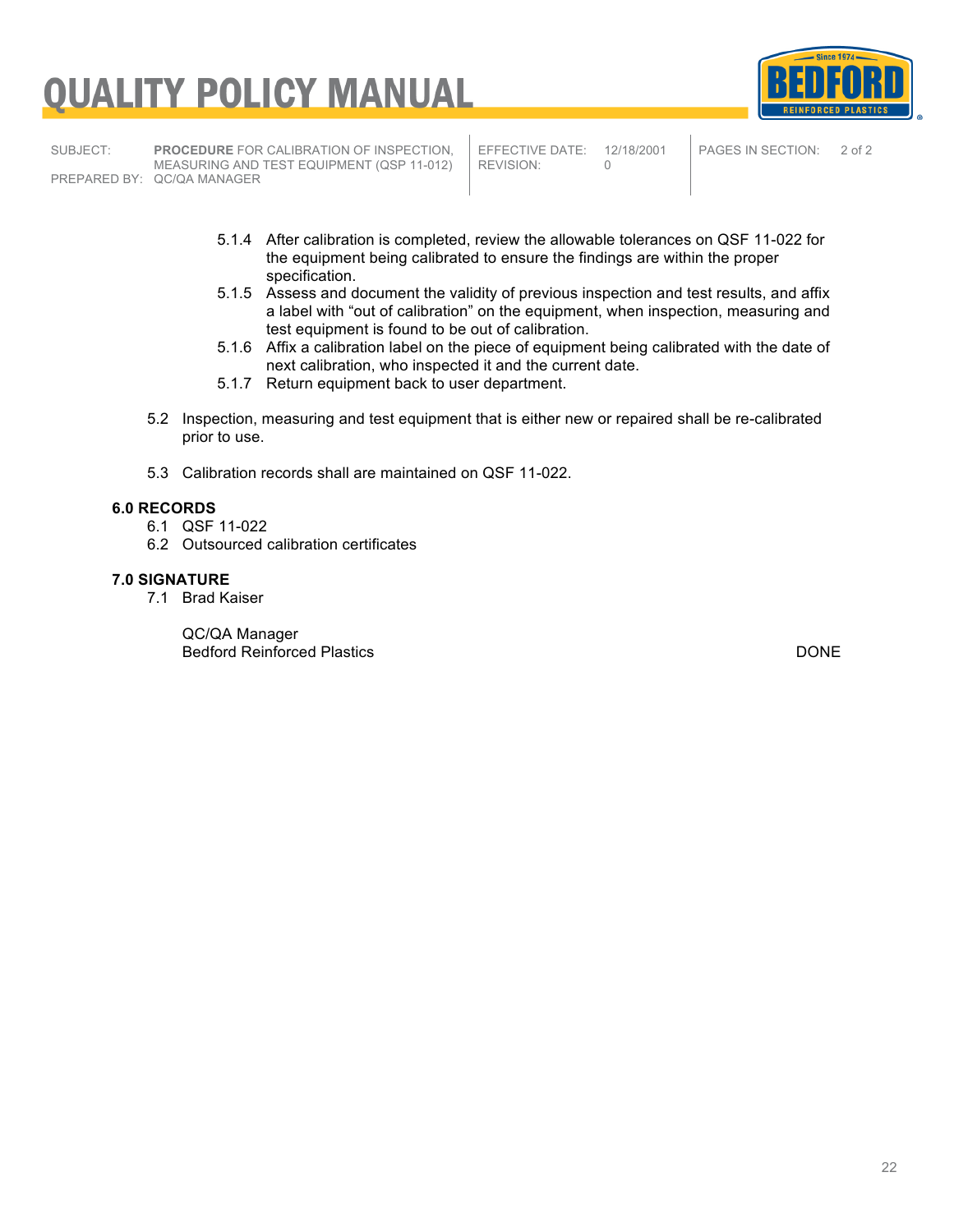

SUBJECT: **POLICY** FOR PROCESS CONTROL (QMP 9-001) PREPARED BY: QC/QA MANAGER

EFFECTIVE DATE: 11/23/2001<br>REVISION: (2) 3/29/201

REVISION: (2) 3/29/2011

PAGES IN SECTION: 1 of 1

### QUALITY MANUAL POLICY FOR PROCESS CONTROL

**REFERENCES:** (a) Quality System Procedures- 9-006, 9-003

#### **1.0 POLICY**

- 1.1 There shall be a plan for production processes that directly affect quality to ensure these processes are carried out under controlled conditions. Controlled conditions shall include the following:
	- 1.1.1 Procedures defining the manner of production, where the absence of such procedures could adversely affect quality.
	- 1.1.2 Use of suitable production equipment and working environment.
	- 1.1.3 Compliance with reference standards/codes/quality plans and procedures.
	- 1.1.4 Monitoring and control of suitable process parameters and product characteristics.
	- 1.1.5 Approval of processes and equipment.
	- 1.1.6 Criteria for workmanship.
	- 1.1.7 Suitable maintenance of equipment to ensure continuing process capability.
	- 1.1.8 Where results of process cannot be fully verified by inspection and testing of the product, the process shall be carried out by qualified personnel and shall require close monitoring and control of process parameters.

#### **2.0 PURPOSE**

2.1 To provide a general policy and guidance for process control.

#### **3.0 SCOPE**

3.1 This policy applies to Bedford Reinforced Plastics.

#### **4.0 DEFINITIONS**

4.1 None

#### **5.0 AUTHORITIES AND RESPONSIBILITIES**

- 5.1 Production Manager shall:
	- 5.1.1 Provide guidance to organization on the objective of this policy.
	- 5.1.2 Monitor the organization's measures in place to ensure they are meeting this policy's objectives.

#### 5.2 Engineering department shall:

- 5.2.1 Account for preventive maintenance program on production lines and equipment.
- 5.3 All BRP employees shall:
	- 5.3.1 Be expected to support the measures in place to meet this policy that are pertinent to their assigned duties.

#### **6.0 SIGNATURE**

6.1 Executive Board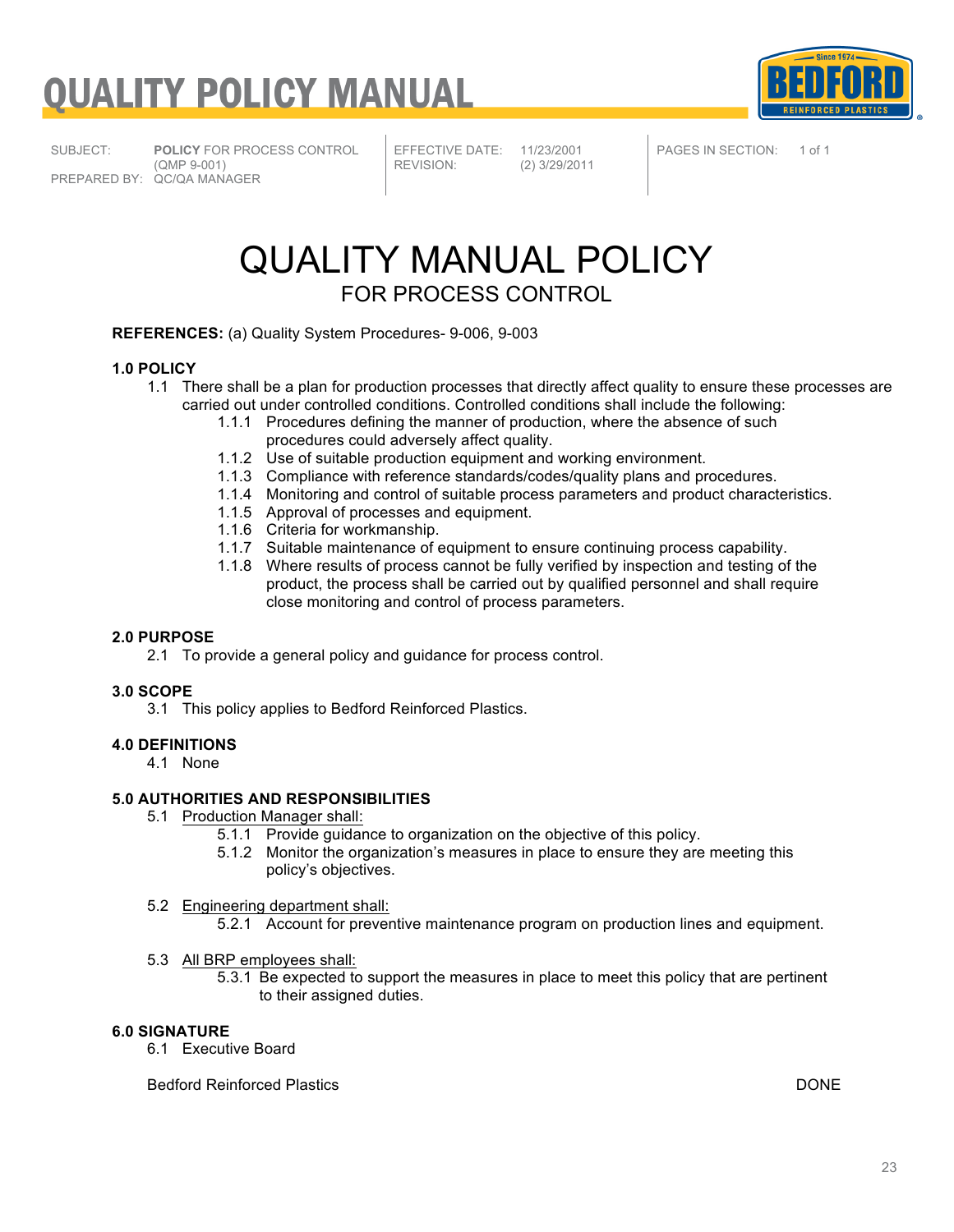



SUBJECT: **PROCEDURE** FOR PROCESS CONTROL (QSP 9-006) PREPARED BY: PRODUCTION MANAGER

EFFECTIVE DATE: 2/26/2002<br>REVISION: (1) 4/21/20

 $(1)$  4/21/2003

PAGES IN SECTION: 1 of 2

### QUALITY SYSTEM PROCEDURE FOR PRODUCTION PROCESS CONTROL

#### **REFERENCES:** (a) Quality System Procedure 9-003, and 9-005 (b) Job Work Instruction 8-004

#### **1.0 PURPOSE**

1.1 To provide a general procedure and guidance for process control.

#### **2.0 SCOPE**

2.1 This procedure applies to Bedford Reinforced Plastics.

#### **3.0 DEFINITIONS**

- 3.1 PDD Process, Design, and Development
	- PLS Production Line Schedule

#### **4.0 AUTHORITIES AND RESPONSIBILITIES**

- 4.1 Production Manager shall:
	- 4.1.1 Provide guidance to organization on the objective of this procedure.
	- 4.1.2 Monitor the organization's measures in place to ensure they are meeting the objectives of this procedures.
- 4.2 Engineering department shall:
	- 4.2.1 Account for preventive maintenance on production lines and equipment.
- 4.3 PDD department shall:
	- 4.3.1 Develop, design, build and maintain set-ups and set-up booklets for production.
- 4.4 Mixing department shall:
	- 4.4.1 Supply production with resin.
- 4.5 QC department shall:
	- 4.5.1 Supply production a specification sheet for all products.

#### **5.0 PROCEDURES**

- 5.1 Production department shall:
	- 5.1.1 Schedule the production orders.
	- 5.1.2 Provide PDD with a scheduled list of products to be produced.
	- 5.1.3 Provide a copy of the orders for the Production Foreman.
- 5.2 PDD department shall:
	- 5.2.1 Pull set-up booklet, die and set-up for production.
	- 5.2.2 Assemble set-up and place in production staging area.
- 5.3 Mixing department shall:
	- 5.3.1 Review mixes required for their shift, mix resin and all ingredients from mix book and deliver mixes to production.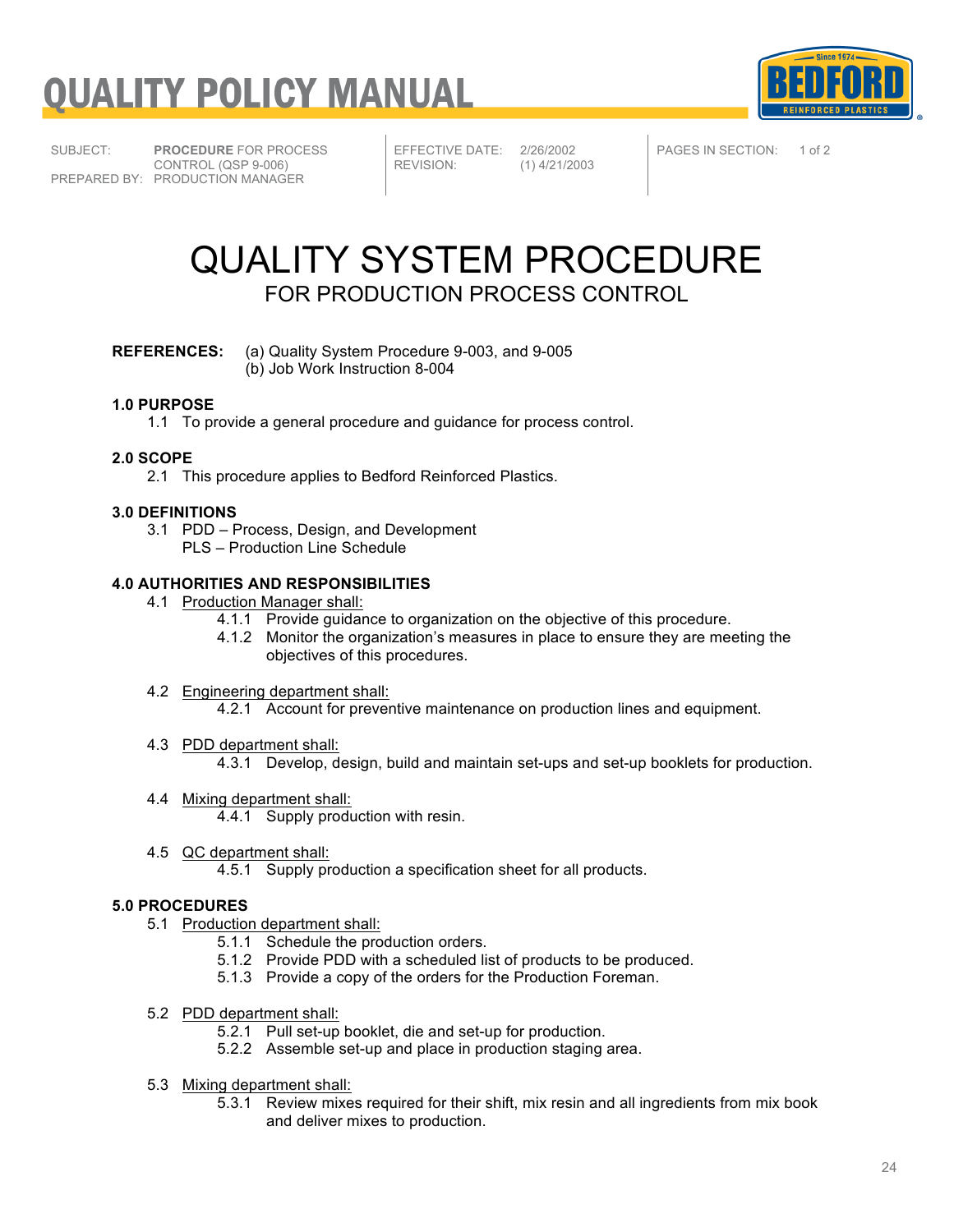



SUBJECT: **PROCEDURE** FOR PROCESS CONTROL (QSP 9-006) PREPARED BY: PRODUCTION MANAGER

EFFECTIVE DATE: 2/26/2002<br>REVISION: (1) 4/21/20

 $(1)$  4/21/2003

PAGES IN SECTION: 2 of 2

- 5.4 Production department shall:
	- 5.4.1 Review the "Production Line Schedule" (PLS) book to determine what products need set-up for production.
	- 5.4.2 Print out copies of production orders on QSF 9-007 along with any special notes or instructions.
	- 5.4.3 Set up production machine for glass fibers material, heat and speed, etc., using the set-up booklet supplied by PDD department.
	- 5.4.4 Place resin into the set-up and produce finished product.
	- 5.4.5 Inspect finished product using the specification sheet in the set-up booklet and any special notes on the order.
	- 5.4.6 Fill in all information on the QSF 9-002 form "Part Production Report," including QC inspections, good and scrap material.
	- 5.4.7 Place good material on skids or pallets.
	- 5.4.8 Cut scrap material to 10-foot sections and place in "scrap skid" rack.
	- 5.4.9 When a skid of material is completed, the mold operator and a shipping or fabrication person sign the production copy QSF9-007. The yellow page is placed on the completed skid of good material and the white page is filed in the production office.
	- 5.4.10 When an order is completed, the set-up is torn down and taken to the cleaning area.
- 5.5 PDD department shall:

5.5.1 Clean the set-up and return it to the storing area.

- 5.6 All BRP employees shall:
	- 5.6.1 Be expected to support the measures in place to meet this procedure that are pertinent to their assigned duties.

#### **6.0 RECORDS**

- 6.1 QSF 9-007
- 6.2 QSF 9-002

#### **7.0 SIGNATURE**

7.1 Kevin Ickes

Production Manager Bedford Reinforced Plastics DONE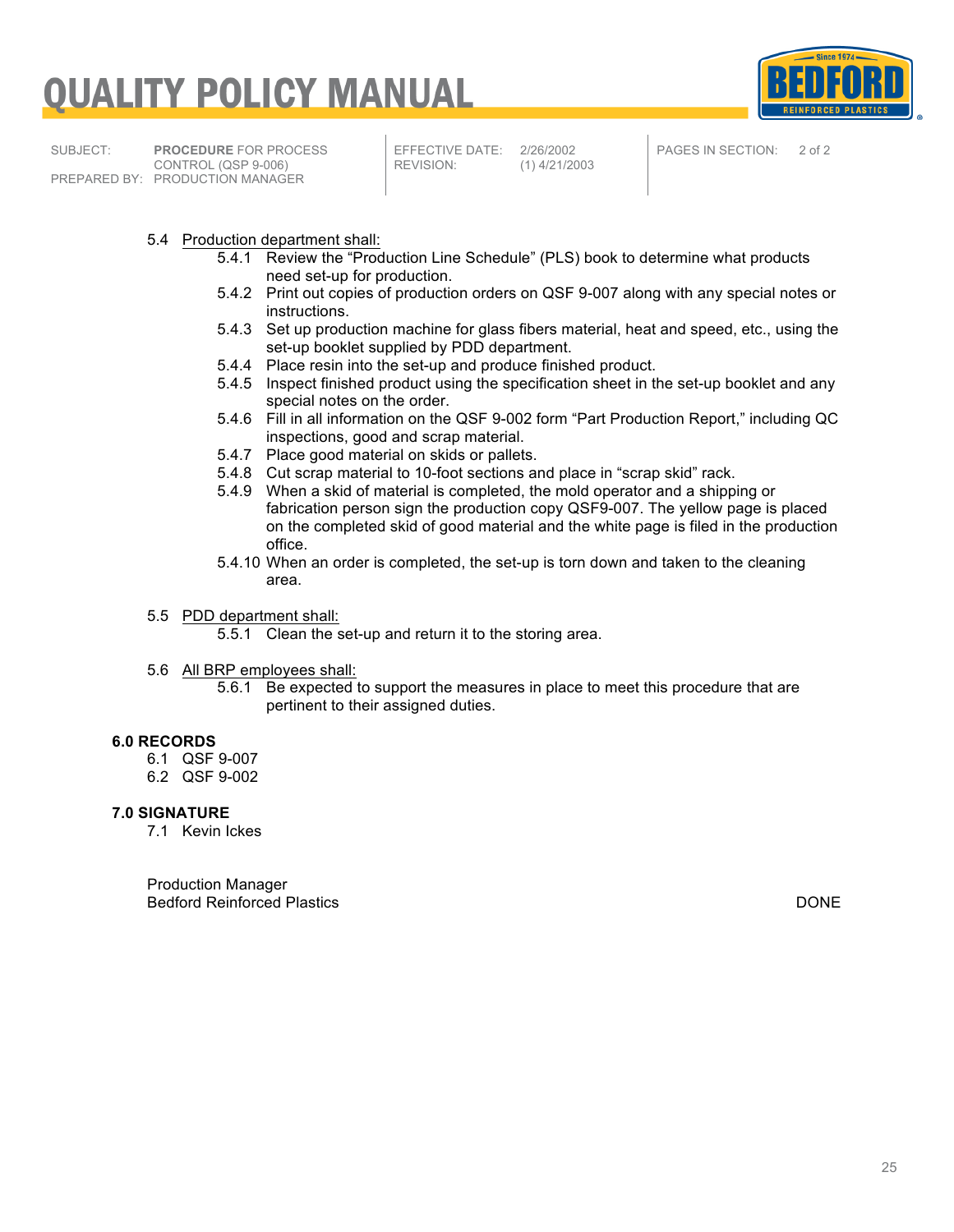

SUBJECT: **POLICY** FOR PRODUCT IDENTIFICATION AND TRACEABILITY (QMP 8-001) PREPARED BY: QC/QA MANAGER

EFFECTIVE DATE: 11/23/2001<br>REVISION: (2) 3/29/201

REVISION: (2) 3/29/2011

PAGES IN SECTION: 1 of 1

### QUALITY MANUAL POLICY FOR PRODUCT IDENTIFICATION AND TRACEABILITY

#### **REFERENCES:** (a) Quality System Procedures 8-006

#### **1.0 POLICY**

1.1 Where appropriate, product should be identified from receipt and during all stages of the production and delivery.

#### **2.0 PURPOSE**

2.1 To provide a general policy and guidance for identification and traceability of products.

#### **3.0 SCOPE**

3.1 This policy applies to Bedford Reinforced Plastics.

#### **4.0 DEFINITIONS**

4.1 None

#### **5.0 AUTHORITIES AND RESPONSIBILITIES**

5.1 Supervisors and managers shall: 5.1.1 Coordinate all identification practices in their area of responsibility.

#### 5.2 All BRP employees shall:

5.2.1 Be expected to support the measures in place to meet this policy that are pertinent to their assigned duties.

#### **6.0 SIGNATURE**

6.1 Executive Board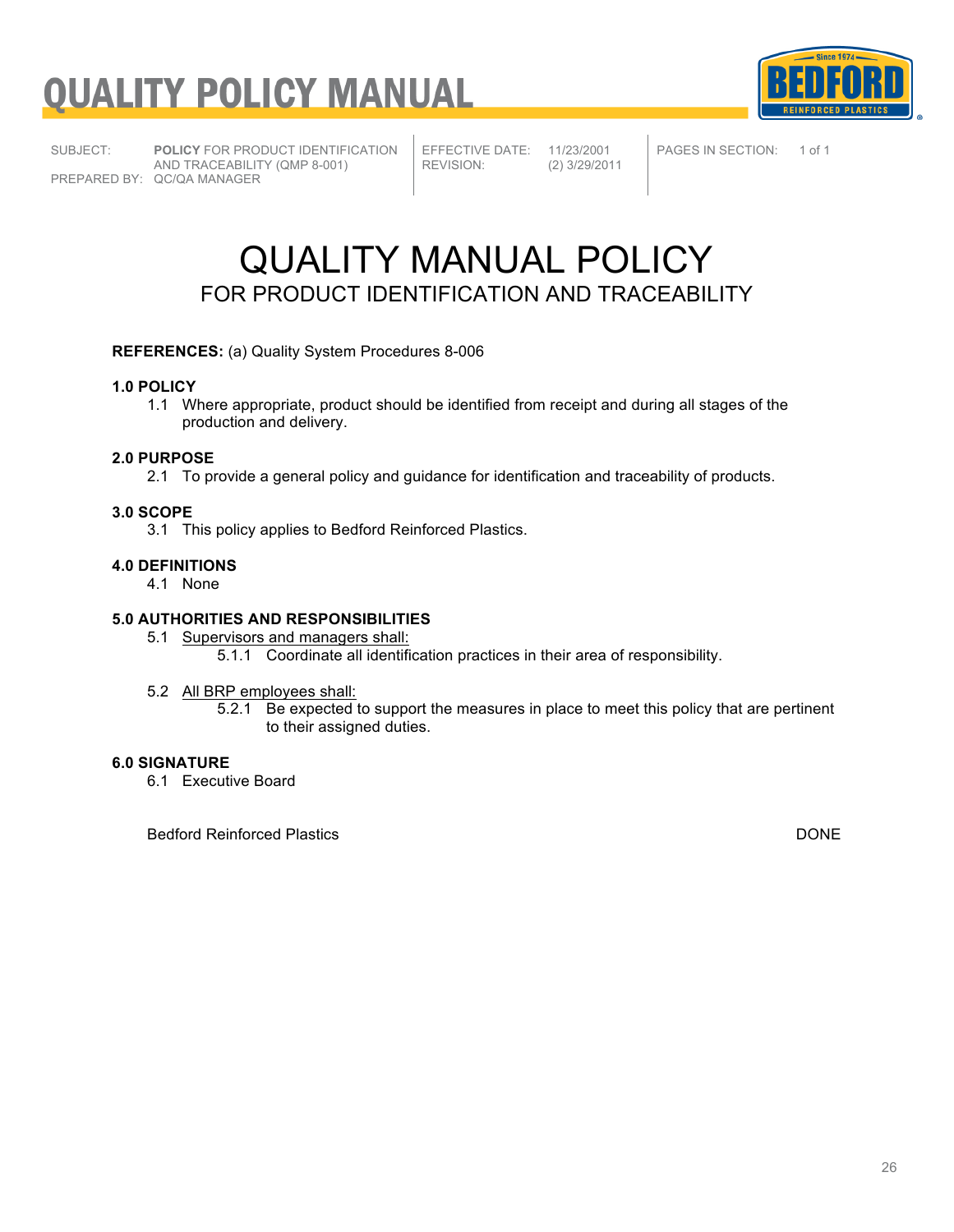

SUBJECT: **PROCEDURE** FOR FINISHED PRODUCT TRACEABILITY (QMP 8-006) PREPARED BY: QC/QA MANAGER

EFFECTIVE DATE: 12/10/2001<br>REVISION: (2) 2/19/200

REVISION: (2) 2/19/2004

PAGES IN SECTION: 1 of 1

### QUALITY SYSTEM PROCEDURE FOR IDENTIFICATION AND TRACEABILITY OF FINISHED PRODUCT

#### **1.0 PURPOSE**

1.1 To provide a general procedure and guidance to ensure products are identified and traceable.

#### **2.0 SCOPE**

2.1 This procedure applies to Bedford Reinforced Plastics.

#### **3.0 DEFINITIONS**

3.1 (a) BOL – Bill Of Lading

#### **4.0 PROCEDURES**

- 4.1 Production department shall:
	- 4.1.1 When necessary, (per order sheet) a sticker (or another form of I.D.) shall be placed on each part or bundle marked with the date, shift and resin series when producing material. The line operator is responsible for placing the I.D. If the product is high volume, identify between several rows of the product. NOTE: Check order sheet or specification sheet to see if stickers are acceptable to be put on particular products. Stickers or a form of identification are put on products only if required by customer contract. (Some products can not have stickers on them, per the customer.)
	- 4.1.2 Complete all identification and traceability information on "Part Production Report" (QSF 9-002) from order sheet.
- 4.2 Fabrication department shall:
	- 4.2.1 Identify fabricated products per customer's drawing and specifications.
- 4.3 Shipping department shall:
	- 4.3.1 Identify the PO #, skid # and invoice # on the end of each skid of material with a paint pen, spray paint, or other comparable item.
	- 4.3.2 Maintain outgoing BOL in shipping office.
- 4.4 Service Center department shall:
	- 4.4.1 Enter the shipment tracking number into the "tracking file" in computer.
	- 4.4.2 Maintain BOL after material has shipped in service center office.

#### **5.0 RECORDS**

- 5.1 Part stickers
- 5.2 Tracking files
- 5.3 BOL
- 5.4 Part Production Report (QSF 9-002)

#### **6.0 SIGNATURE**

6.1 Executive Board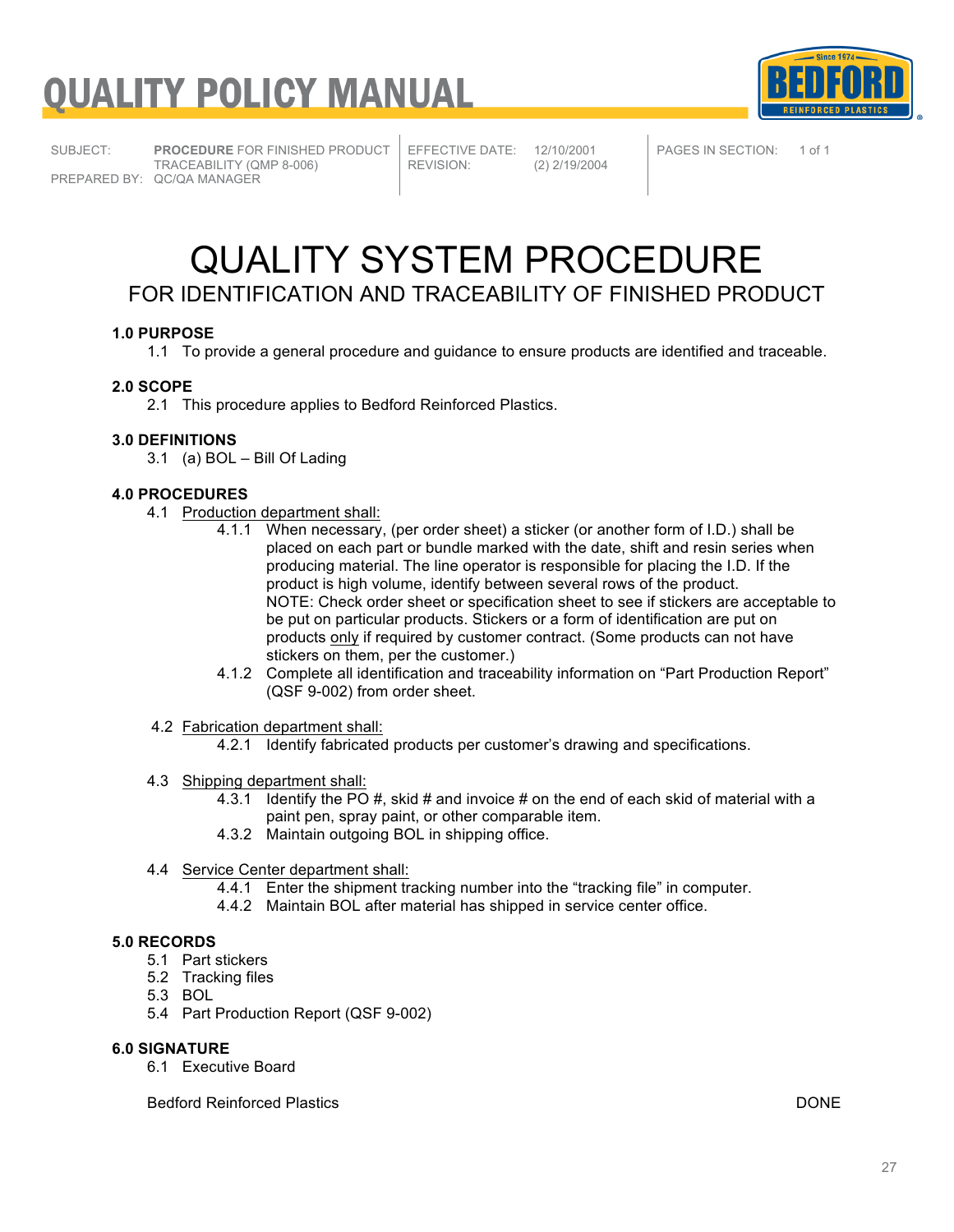



SUBJECT: **PROCEDURE** FOR BULK RESIN TRACEABILITY (QSP 8-002) PREPARED BY: QC/QA MANAGER

EFFECTIVE DATE: 12/10/2004<br>REVISION: 0 REVISION:

PAGES IN SECTION: 1 of 1

### QUALITY SYSTEM PROCEDURE FOR HOW TO PROPERLY TRACE BULK RESIN TANKERS

**REFERENCES:** (a) Quality System Procedure 8-006 for product identification and traceability

#### **1.0 PURPOSE**

1.1 To provide a general procedure and guidance to ensure bulk resin traceability.

#### **2.0 SCOPE**

2.1 This procedure applies to Bedford Reinforced Plastics.

#### **3.0 DEFINITIONS**

3.1 Resin mix sticker – the sticker that is attached to each mixed drum of resin that goes into production.

#### **4.0 PROCEDURE**

- 4.1 Raw Materials Tester shall:
	- 4.1.1 Upon receipt of a resin sample from tanker truck test resin, follow testing procedure QSP 10-017.
	- 4.1.2 After accepting the resin, get a sticker and write down the batch number from the C of A.
	- 4.1.3 Take the sticker out to the mixing room. Tear off the previous sticker and replace it with the new one on the proper tank nozzle of the tank which resin was placed in.

#### 4.2 Mixing personnel shall:

- 4.2.1 When making a mix using bulk tank resin, document the proper batch number of resin from the sticker on the nozzle onto the QSF 8-008 for resin mix sticker.
- 4.2.2 When making a mix using resin from an individual drum document the proper type of resin and the lot/batch number onto the drum sticker.

#### 4.3 Production personnel shall:

- 4.3.1 When producing product look at the drum sticker on each drum of resin that is brought to your line.
- 4.3.2 Document the batch number or type of resin onto the Part Production Report sheet QSF 9-002 for part production report, under batch #.

NOTE: There may be one or more batch numbers for different mixes so look at each new mix that is brought to your line.

#### **5.0 RECORDS**

- 5.1 QSF 9-002 for part production report
- 5.2 QSF 8-008 for resin mix sticker

#### **6.0 SIGNATURE**

- 6.1 Kevin Ickes
	- Production Manager Bedford Reinforced Plastics DONE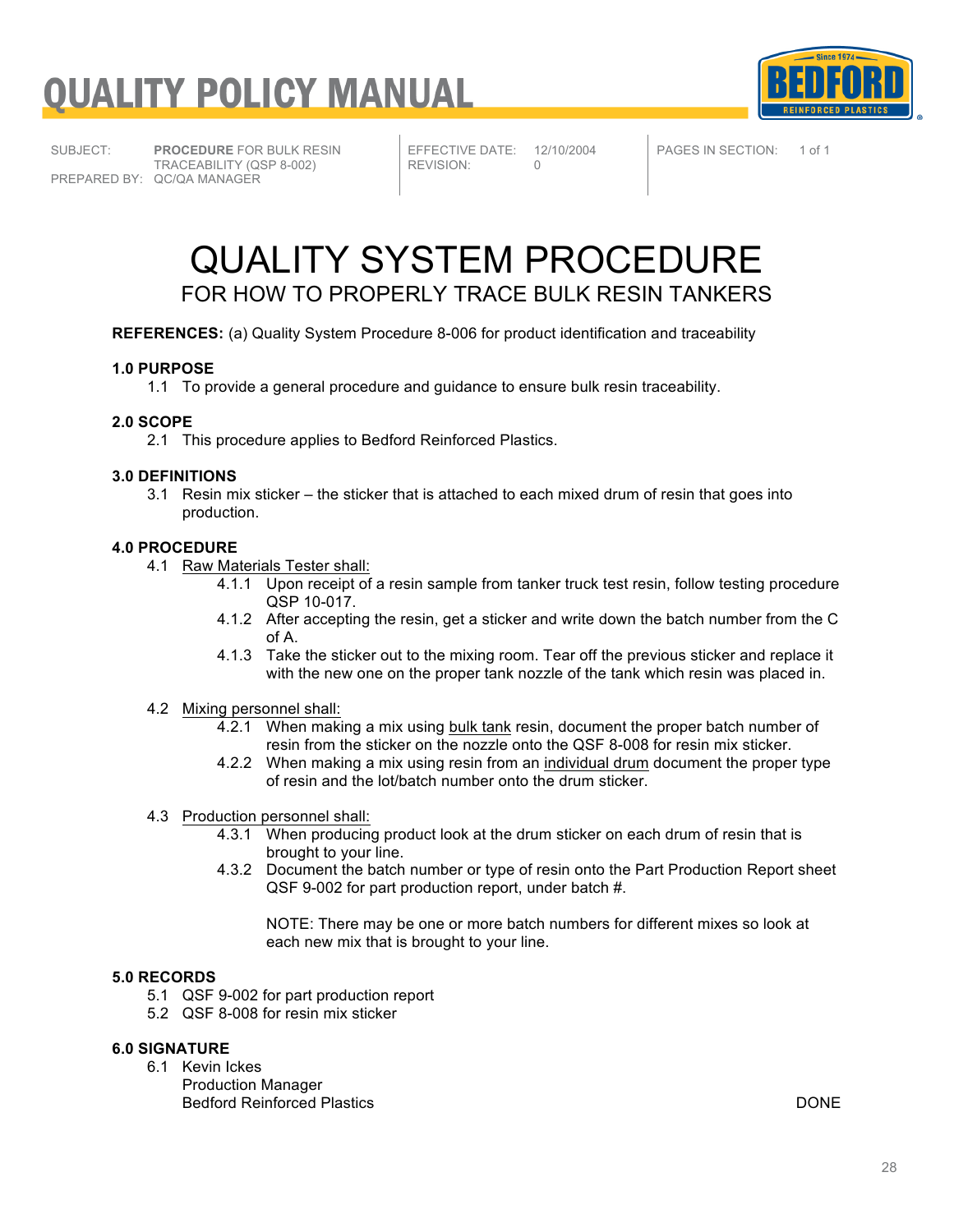

SUBJECT: **POLICY** FOR CONTROL OF NON-CONFORMING PRODUCT (QMP 13-001) PREPARED BY: QC/QA MANAGER

EFFECTIVE DATE: 11/23/2001<br>REVISION: (2) 03/29/20

REVISION: (2) 03/29/2011

PAGES IN SECTION: 1 of 1

### QUALITY MANUAL POLICY FOR CONTROL OF NONCONFORMING PRODUCT

**REFERENCES:** (a) Quality System Procedure 13-002

#### **1.0 POLICY**

- 1.1 There shall be documented procedures established and maintained to ensure that product that does not conform to specified requirements is prevented from unintended use.
- 1.2 Control measures shall provide for identification, documentation, evaluation, segregation (when practical), disposition of nonconforming product, and notification to functions concerned.
- 1.3 The review and disposition of nonconforming product shall be defined.
- 1.4 Nonconforming product being reviewed may be:
	- 1.4.1 reworked to meet the specific requirements
	- 1.4.2 accepted with or without repair by concession
	- 1.4.3 rejected or scrapped, or
	- 1.4.4 re-graded for alternate applications
- 1.5 If rework or repair is needed, the product shall be re-inspected in accordance with documented procedures.
- 1.6 Specified requirements shall be reported for the concession to the customer. The description of the nonconformity that has been accepted, and of repairs, shall be recorded to denote the actual condition.

#### **2.0 PURPOSE**

2.1 To provide a general policy and guidance for Control of Nonconforming Product.

#### **3.0 SCOPE**

3.1 This policy applies to Bedford Reinforced Plastics.

#### **4.0 DEFINITIONS**

4.1 None

#### **5.0 AUTHORITIES AND RESPONSIBILITIES**

- 5.1 Managers shall:
	- 5.1.1 Develop and maintain procedures for nonconforming raw material in their areas of responsibility.
- 5.2 Management/supervisors shall:
	- 5.2.1 Ensure procedures and JWI are followed in their areas of responsibility.
- 5.3 All BRP employees shall:
	- 5.3.1 Be expected to support the measures in place to meet this policy, which are pertinent to their assigned duties.

#### **6.0 SIGNATURE**

6.1 Executive Board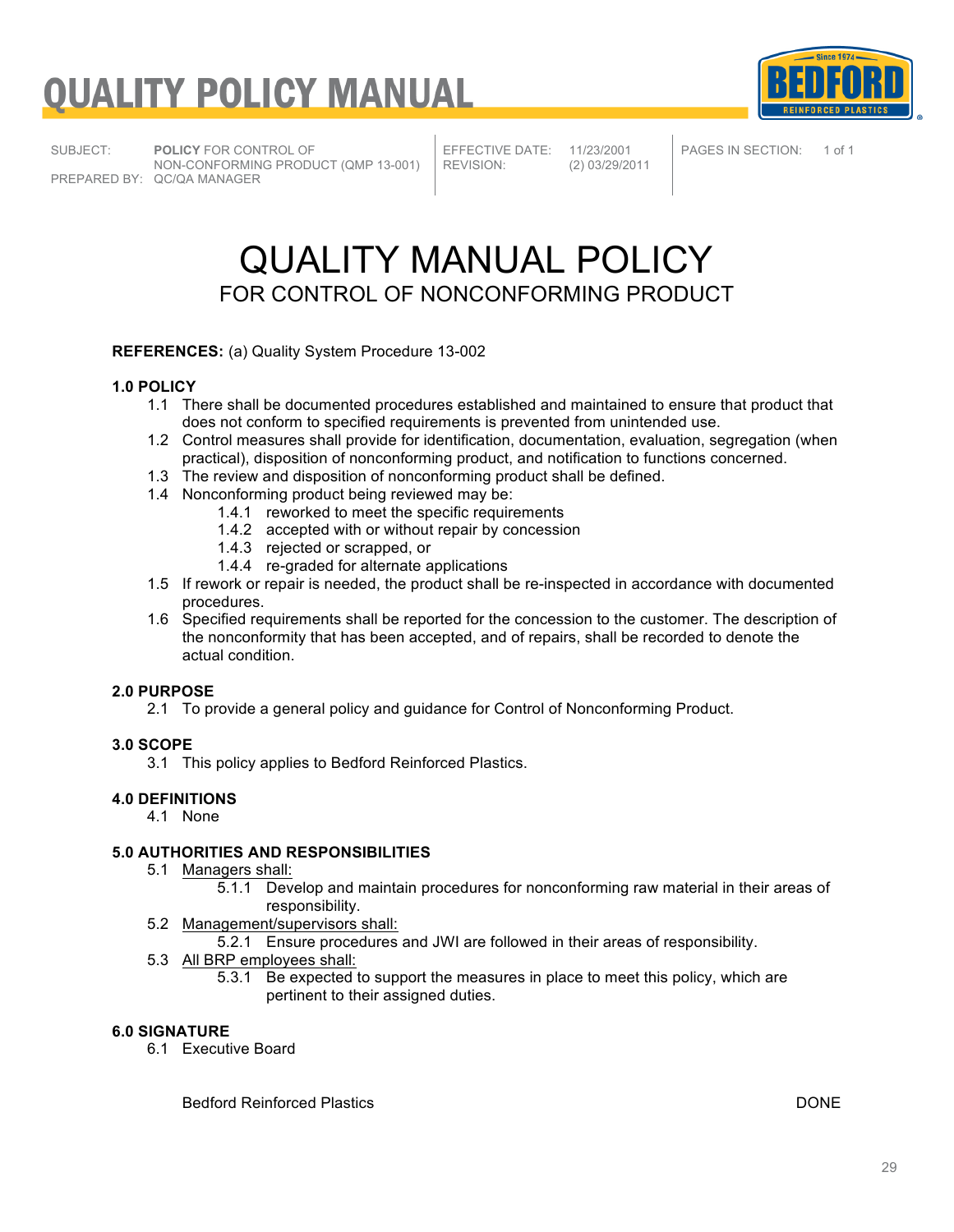

SUBJECT: **PROCEDURE** FOR CONTROL OF NON-CONFORMING PRODUCT (QSP 13-002) PREPARED BY: QC/QA MANAGER

EFFECTIVE DATE: 3/4/2002<br>REVISION: (2) 9/6/20

REVISION: (2) 9/6/2005

PAGES IN SECTION: 1 of 2

### QUALITY SYSTEM PROCEDURE FOR CONTROL OF NONCONFORMING PRODUCT

**REFERENCES:** (a) Quality System Procedure 6-004 for vendor rating procedure

#### **1.0 PURPOSE**

1.1 To provide a general procedure and guidance for Control of Nonconforming Product to ensure it is prevented from unintended use.

#### **2.0 SCOPE**

2.1 This procedure applies to Bedford Reinforced Plastics.

#### **3.0 DEFINITIONS**

3.1 (a) RMRB – Raw Material Review Board

#### **4.0 AUTHORITIES AND RESPONSIBILITIES**

- 4.1 Supervisors/managers shall:
	- 4.1.1 Coordinate the identification, documentation and segregation activities for nonconforming product in their areas of responsibility.
- 4.2 Quality and/or Purchasing shall:
	- 4.2.1 Communicate the nonconformance/concern of raw materials to the supplier.
- 4.3 Internal functions shall:
	- 4.3.1 Notify Quality Control when nonconforming/concern of raw material is found.
	- 4.3.2 Obtain samples of nonconforming/concern raw material for Quality Control, when practical.
	- 4.3.3 Segregate nonconformance/concern material when practical.
	- 4.3.4 Tag material with rework instructions when material is to be reworked.

#### **5.0 PROCEDURES**

- 5.1 Nonconforming or a concern of raw material product:
	- 5.1.1 When nonconforming/concern of product is found by test, inspection or other means, the Quality Control department shall be notified.
	- 5.1.2 Quality Control shall:
		- A. Substantiate product as being out of conformance or a realistic concern.
		- B. Evaluate product with resources available, i.e., testing, inspecting, historical records, etc.
		- C. Complete QSF 13-003 with info. available when there is a nonconformance or a realistic concern.
		- D. Depending on the severity of the nonconformance, notify RMRB to review and determine the disposition of the material.
		- E. Send out a copy of QSF 13-003 to the supplier for corrective action request, if a nonconformance.
		- F. Update QSF 13-003, Purchasing Manager, and Raw Material Supervisor until the nonconformance/concern is signed off, dated and closed.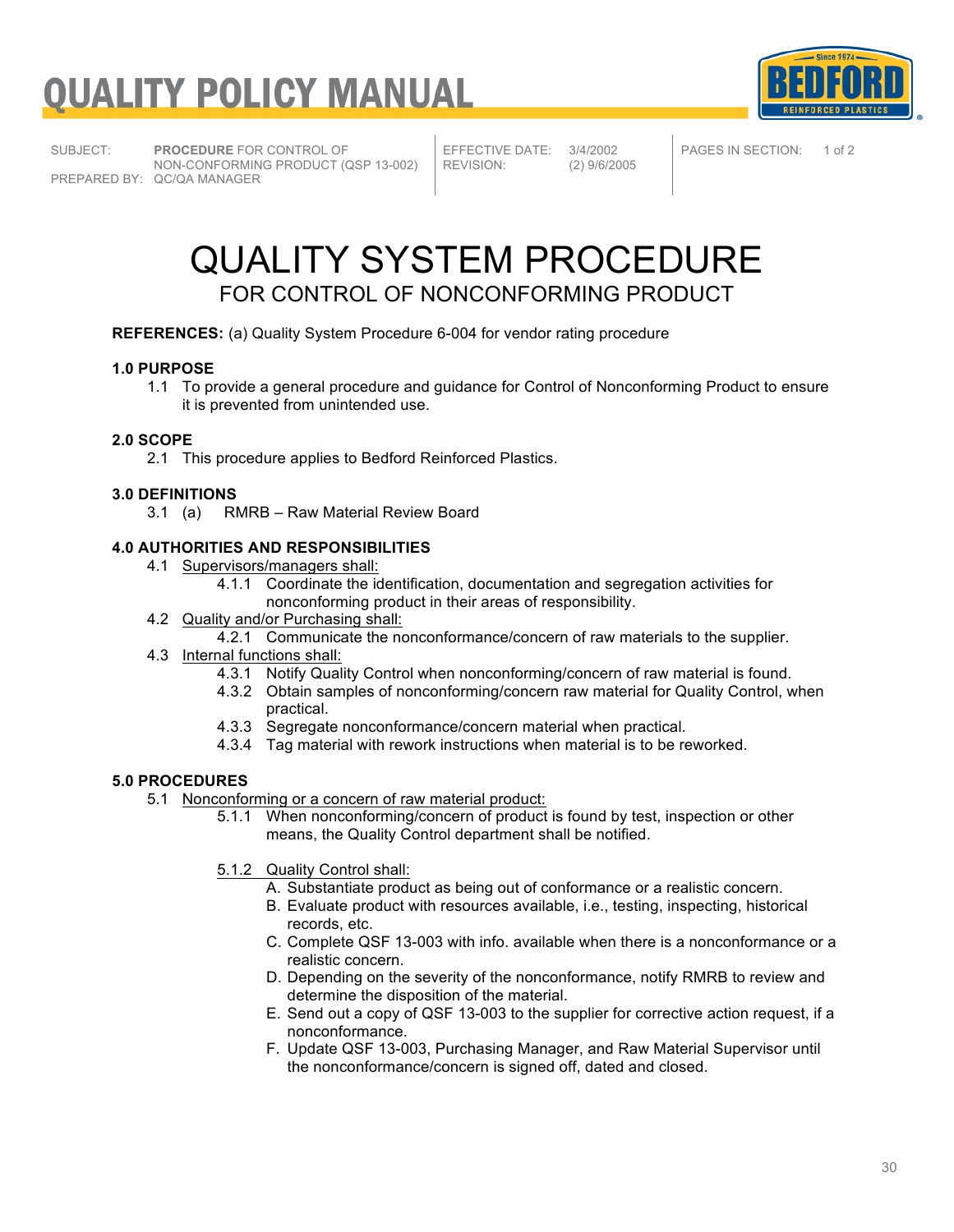

SUBJECT: **PROCEDURE** FOR CONTROL OF NON-CONFORMING PRODUCT (QSP 13-002) PREPARED BY: QC/QA MANAGER

EFFECTIVE DATE: 3/4/2002<br>REVISION: (2) 9/6/20

REVISION: (2) 9/6/2005

PAGES IN SECTION: 2 of 2

- 5.1.3 Raw Material Review Board (RMRB) shall:
	- A. Evaluate nonconforming/concern material.
		- a. RMRB consists of:
			- 1. QC/QA Manager
			- 2. Purchasing Manager
			- 3. Production Manager
	- B. Nonconforming **raw** material may be:
		- a. Reworked to meet the specific requirements
		- b. Accepted with or without repair by Bedford Reinforced Plastics concession with regards to finished product function/application.
		- c. Rejected
	- C. If product is rejected it is tagged "REJECTED" and segregated, when practical, to prevent unintended use.
- 5.2 Nonconforming finished product:
	- 5.2.1 Production department shall:
		- A. At the production line operator's discretion, depending on the severity and amount of nonconforming product, he/she may notify the production foreman and/or QC inspector to review the product or scrap it.
		- B. If the operator chooses to scrap the nonconforming product the material is placed it on a scrap skid that is segregated on the shipping dock.
		- C. If the operator chooses to notify the Production Foreman and/or QC Inspector the product is then reviewed for defects by QC Inspector and/or Production Foreman. At this point the Production Foreman and/or the QC Inspector may make a decision to scrap, rework to meet specifications or have the Material Review Board (MRB) make the decision.
			- a. If Foreman and/or QC Inspector make the decision to scrap the material, the amount and the defect is noted on the QSF 9-002.
			- b. If Foreman and/or QC Inspector make the decision to rework the material, the material is reworked and re-inspected prior to release.
			- c. If Foreman and/or QC Inspector make the decision to have the MRB make the decision the material is marked "HOLD for MRB" with the defect and placed on a skid or questionable rack.
				- c.1. Material Review Board (MRB) consists of: QC/QA Manager and Production Manager
		- D. MRB shall review the nonconforming product and complete QSF 13-004.
			- d.1 If scrapped, the QC and production department are notified.
				- d1.1. QC department will then mark scrap and/or production will cut to ten foot section and place on scrap skid.
				- d.2 If a concession is necessary, the customer will be notified of the product and the defects by the sales or quality department and the customer will make the decision to accepted or reject.
					- d.2.1 If rejected, follow d1.
					- d.2.2 If accepted, sales shall notify QC and production departments.

- 6.1 QSF 13-003
- 
- 
- **6.0 RECORDS 7.0 SIGNATURE**
	- 6.2 QSF 9-002 QC/QA Manager Bedford Reinforced Plastics **DONE**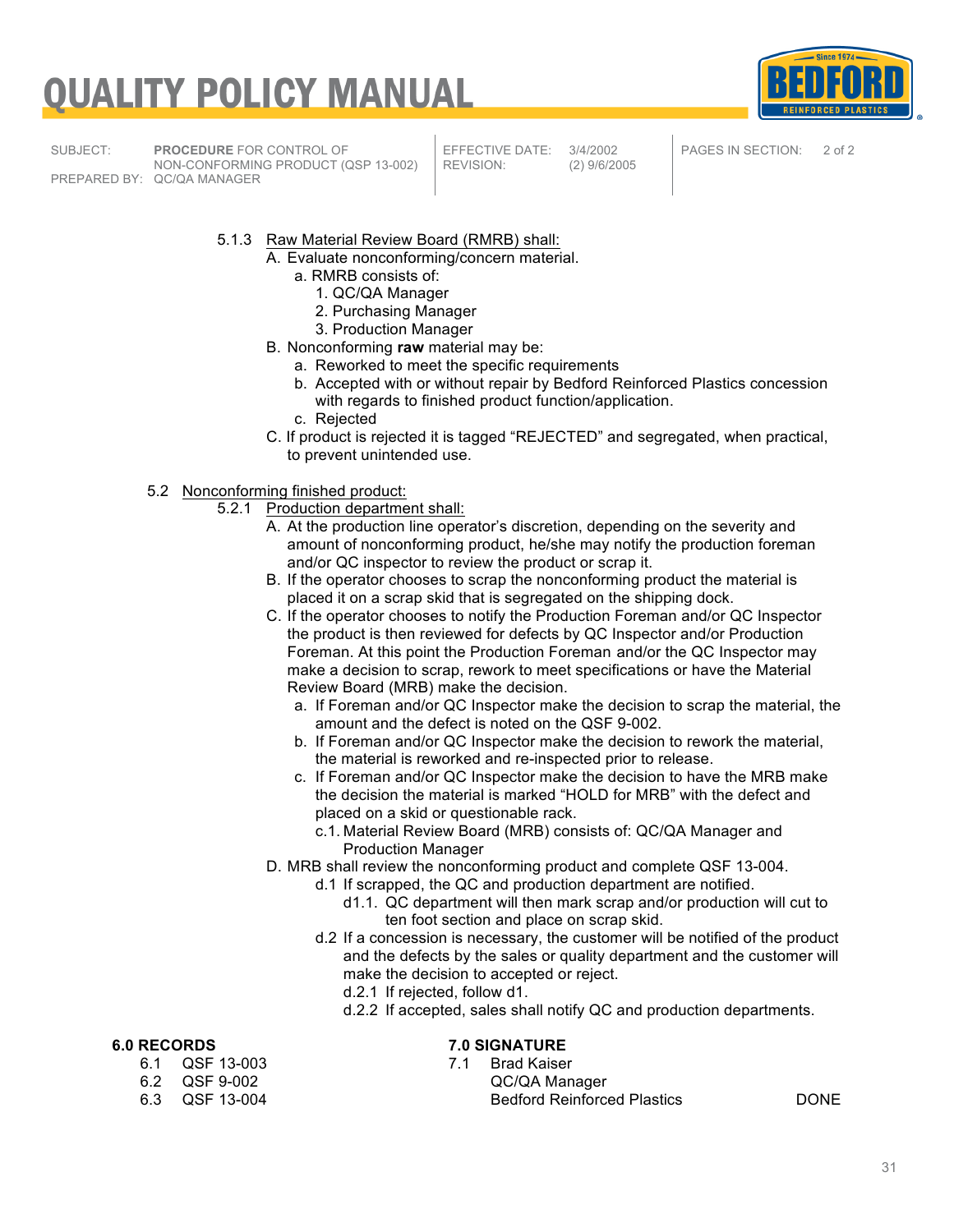

SUBJECT: **POLICY** FOR CORRECTIVE AND PREVENTIVE ACTION (QMP 14-001) PREPARED BY: QC/QA MANAGER

EFFECTIVE DATE: 11/23/2001<br>REVISION: (3) 3/29/201

REVISION: (3) 3/29/2011

PAGES IN SECTION: 1 of 2

### QUALITY MANUAL POLICY FOR CORRECTIVE AND PREVENTIVE ACTION

**REFERENCES:** (a) Quality System Procedure 14-002 (b) Quality System Procedure 14-007

#### **1.0 POLICY**

- 1.1 Documented procedures shall be implemented for corrective and preventive action.
- 1.2 Corrective or preventive action shall be taken when the severity of the problem is of a critical nature, determined by management. Actions taken shall be to a degree appropriate to the magnitude of the problem and commensurate with the risks encountered.
- 1.3 Any change to documented procedures resulting from a corrective or preventive action shall be recorded.

#### 1.4 Corrective Action

- 1.4.1 Procedures for corrective action shall include:
	- A. Effective handling of customer complaints.
	- B. Reports from customers of product nonconformities and/or product failures.
	- C. The investigation of the causes of nonconformities relating to product, process and the Quality System, and recording the results of the investigation.
	- D. Determination of the corrective action needed to eliminate the cause of nonconformities.
	- E. Application of controls to ensure that corrective action is taken and that it is effective.
- 1.5 Customer complaints for product nonconformities or product failures will require immediate corrective action.

#### 1.6 Preventive Action

- 1.6.1 Procedures for preventive action shall include:
	- A. The use of appropriate sources of information such as processes and work operations which affect product quality, concessions, audit results, quality records, service reports and customer complaints to detect, analyze and eliminate potential causes of nonconformities.
	- B. The determination of steps needed to deal with any problems requiring preventive action.
	- C. Initiation of preventive action of controls to ensure that it is effective.
	- D. Confirmation that relevant information on actions taken is submitted for management review.

#### **2.0 PURPOSE**

2.1 To provide a general policy and guidance for corrective and preventive action.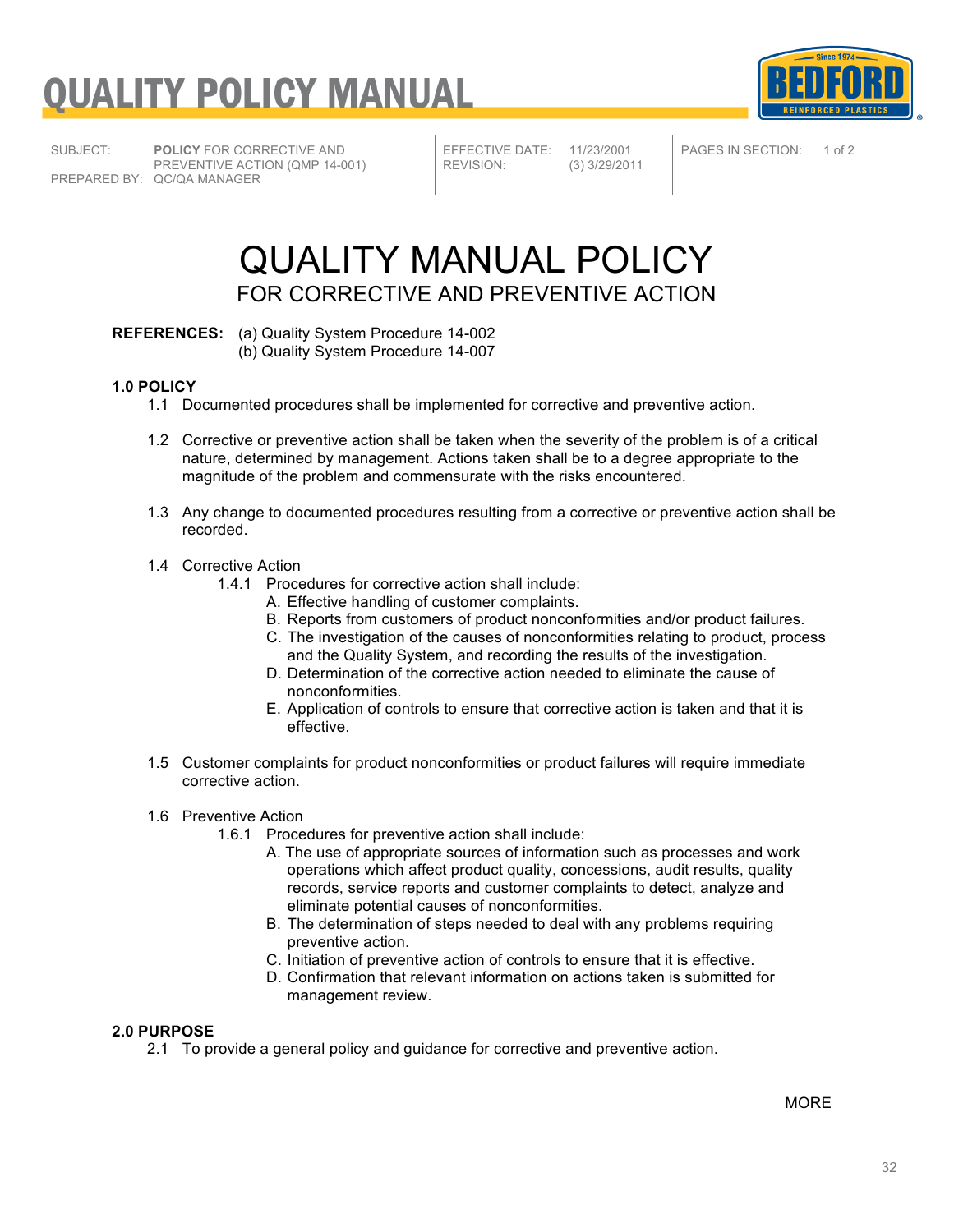

SUBJECT: **POLICY** FOR CORRECTIVE AND PREVENTIVE ACTION (QMP 14-001) PREPARED BY: QC/QA MANAGER

EFFECTIVE DATE: 11/23/2001<br>REVISION: (3) 3/29/201

REVISION: (3) 3/29/2011

PAGES IN SECTION: 2 of 2

#### **3.0 SCOPE**

3.1 This policy applies to Bedford Reinforced Plastics.

#### **4.0 DEFINITIONS**

4.1 None

#### **5.0 AUTHORITIES AND RESPONSIBILITIES**

- 5.1 Quality Assurance Manager shall:
	- 5.1.1 Develop and maintain procedures for Corrective and Preventive Action.
	- 5.1.2 Assist in the investigation and/or causes of customer complaints and product nonconformities or product failures.
	- 5.1.3 Report all Corrective and Preventive Actions taken and their effectiveness to Executive Board.
	- 5.1.4 Issue corrective and preventive actions, to correct a problem or a potential problem, at any time, at the Quality Manager's discretion.
- 5.2 All supervisors/managers shall:
	- 5.2.1 Ensure procedures and JWI are followed in their areas of responsibility.
	- 5.2.2 Be responsible to issue corrective and preventive action in or outside their area of responsibility when a problem is recurring or is of a nature that has the potential to negatively affect the policies of our Quality Systems.

#### 6.1 All BRP employees shall:

6.1.1 Be expected to support the measures in place to meet this policy, which are pertinent to their assigned duties.

#### **7.0 SIGNATURE**

7.1 Executive Board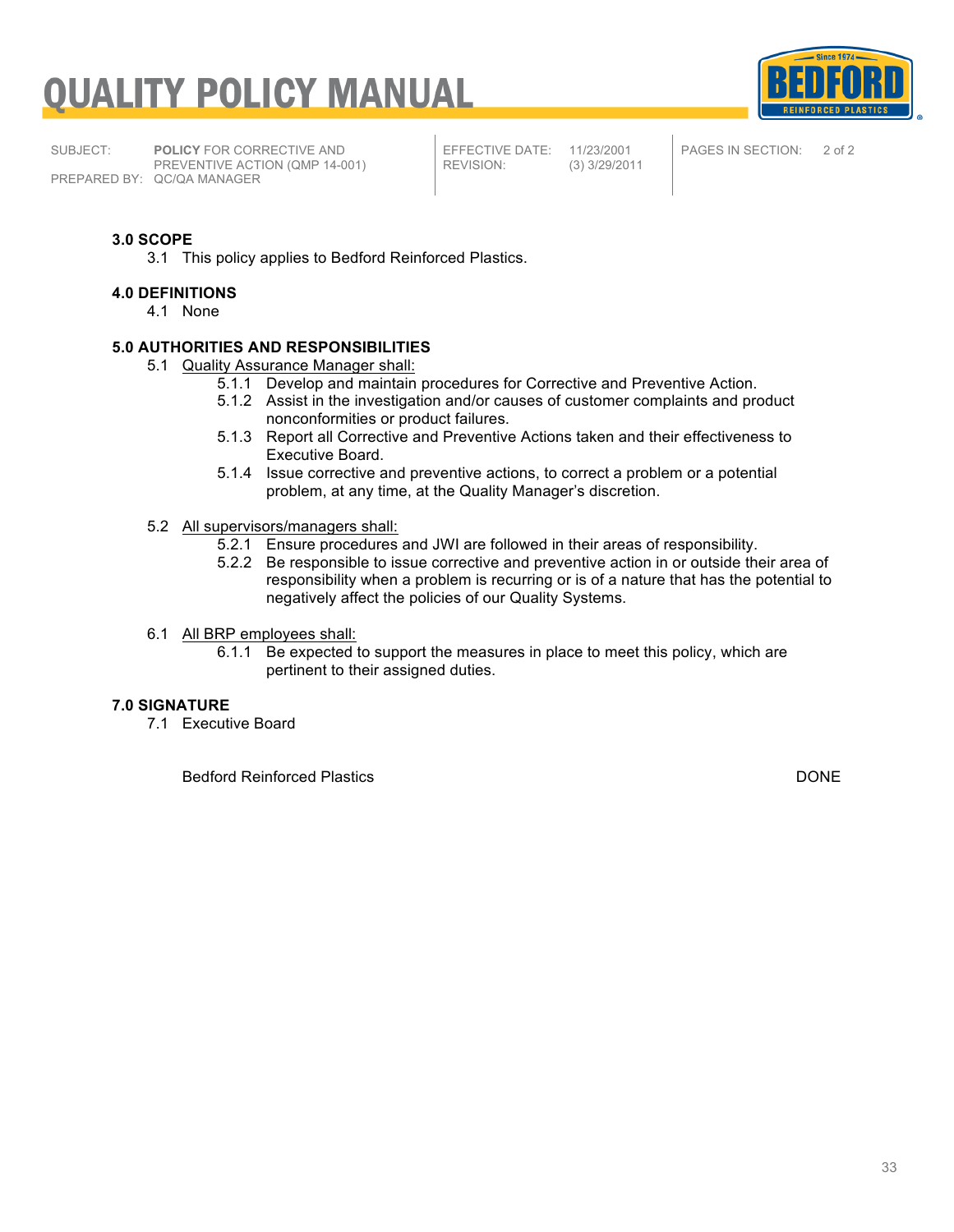**Since 1974** 

SUBJECT: **PROCEDURE** FOR CORRECTIVE AND PREVENTIVE ACTION (QMP 14-002) PREPARED BY: QC/QA MANAGER

EFFECTIVE DATE: 5/25/2001<br>REVISION: 0 REVISION:

PAGES IN SECTION: 1 of 2

### QUALITY SYSTEM PROCEDURE FOR CORRECTIVE AND PREVENTIVE ACTION FOR A CUSTOMER COMPLAINT, PRODUCT NONCONFORMITY OR CONCERN

**REFERENCES:** (a) Quality System Form 14-003 for Corrective and Preventive Action (b) Job Work Instruction 5-014 for accessing quality system files from the network

#### **1.0 SCOPE**

1.1 This procedure applies to Bedford Reinforced Plastics.

#### **2.0 DEFINITIONS**

2.1 None

#### **3.0 AUTHORITIES AND RESPONSIBILITIES**

- 3.1 Managers shall:
	- 3.1.1 Report effectiveness of corrective/preventive action/s to Executive Board and management.
	- 3.1.2 Document changes to controlled procedures resulting from corrective or preventive action/s.
- 3.2 Supervisors/managers shall:
	- 3.2.1 Be responsible to report, determine action or actions needed to correct or prevent nonconformities, and monitor the action to ensure its effectiveness.
- 3.3 All BRP employees shall:
	- 3.3.1 Be expected to support the measures in place to meet this procedure that are pertinent to their assigned duties.

#### **4.0 PROCEDURES**

- 4.1 Supervisors, managers, and sales staff shall:
	- 4.1.1 When dealing w/customer complaints, reports of product nonconformities and/or a concern, do the following:
		- A. Person with initial communication with customer/contact shall fill out section 1.0 of QSF 14-003 or transfer the customer to another function of the company that would better suit the type of complaint, product nonconformity or concern. NOTE: QSF 14-003 can be accessed and printed through the network by following JWI 5-014.
		- B. Communicate the customer complaints, product nonconformity or concern to all relevant functions of the company.
		- C. Investigate the situation with the necessary internal resources, uncover the root cause for the situation, determine best possible action needed and complete section 2.0 of QSF 14-003.

NOTE: Use whatever resources necessary to research the situation and to produce the proper action needed to prevent the situation from happening again.

4.1.2 Upon completion of section 2.0 of QSF 14-003, give to the Department Manager for review.

MORE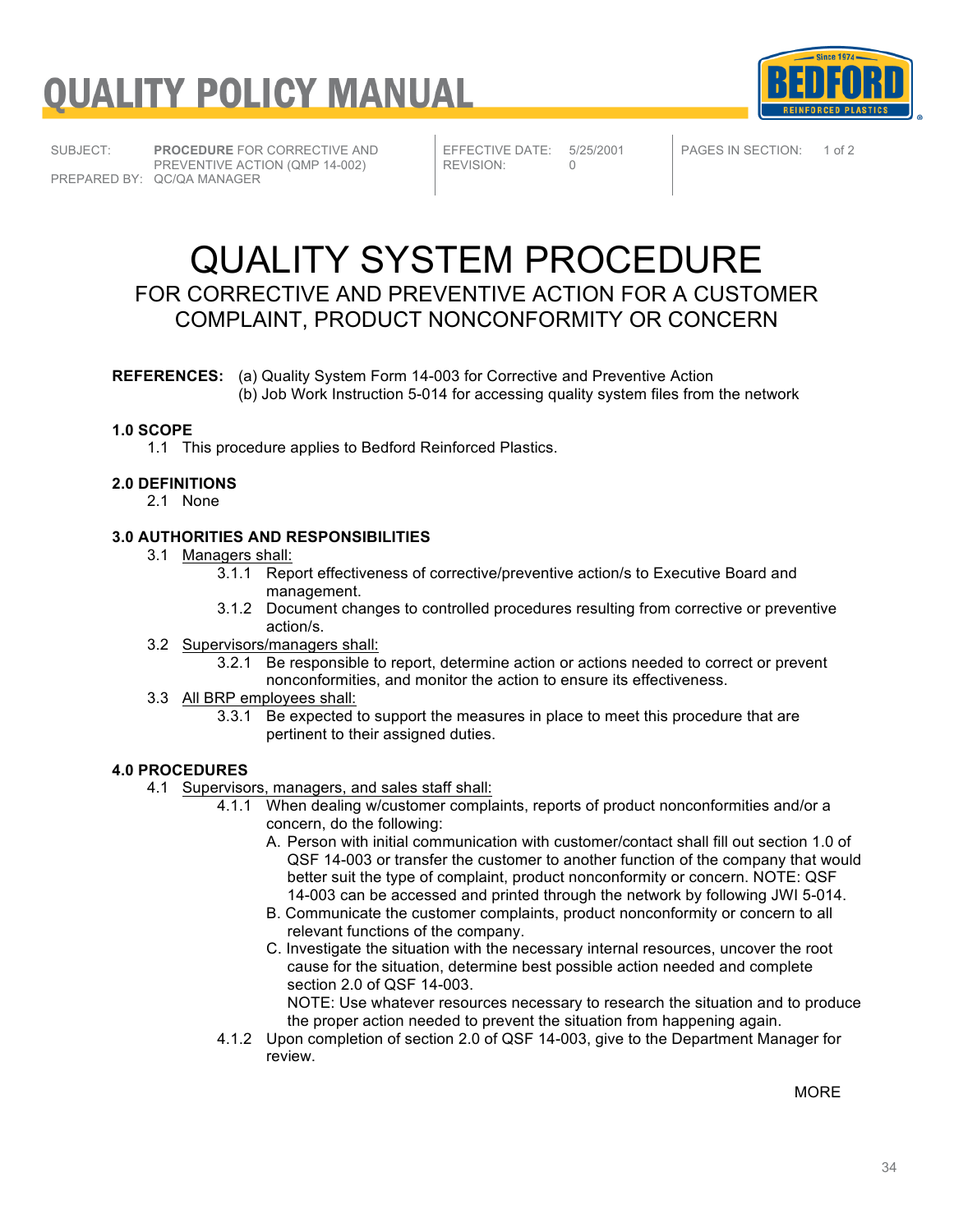

SUBJECT: **PROCEDURE** FOR CORRECTIVE AND PREVENTIVE ACTION (QMP 14-002) PREPARED BY: QC/QA MANAGER

EFFECTIVE DATE: 5/25/2001<br>REVISION: 0 REVISION:

PAGES IN SECTION: 2 of 2

#### 4.2 Department managers shall:

- 4.2.1 Review the situation and action/s stated to ensure action/s conforms to quality system policies and objectives. Report action to Executive Board for approval when necessary.
- 4.2.2 Communicate to the proper functions of the company to initiate the action/s to correct or prevent the situation.
- 4.2.3 At a predetermined, or next allowable time, the originator and the functions involved with the action/s taken will evaluate the effectiveness of the action/s implemented and document in section 3.0 of QSF 14-003.
- 4.3 QC/QA Manager shall:
	- 4.3.1 Record and revise any changes to documented procedures resulting from corrective or preventive action.

#### **5.0 RECORDS**

5.1 QSF 14-003

#### **6.0 SIGNATURE**

6.1 Brad Kaiser

Quality Assurance Manager Bedford Reinforced Plastics DONE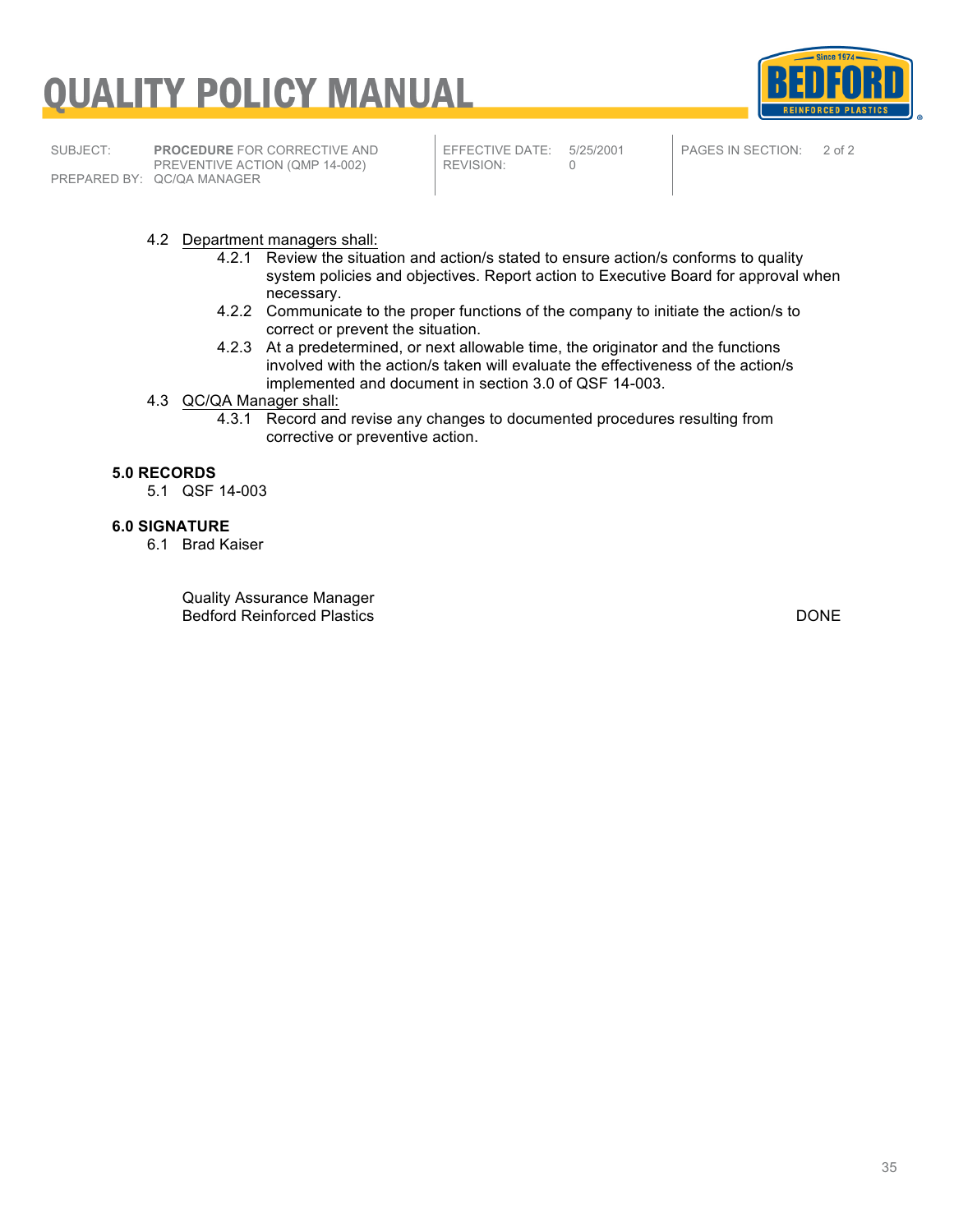

SUBJECT: **POLICY** FOR HANDLING, STORAGE, PACKAGING, PRESERVATION AND DELIVERY (QMP 15-001) PREPARED BY: QC/QA MANAGER

EFFECTIVE DATE: 11/23/2001<br>REVISION: (2) 03/29/20

REVISION: (2) 03/29/2001

PAGES IN SECTION: 1 of 1

### QUALITY MANUAL POLICY FOR HANDLING, STORAGE, PACKAGING, PRESERVATION AND DELIVERY

**REFERENCES:** (a) Quality System Procedure 15-002

(b) Quality System Procedure 15-003

#### **1.0 POLICY**

- 1.1 Handling, Storage, Packing, Preservation and Delivery of products shall be in place to ensure:
	- 1.1.1 Handling of products shall be done in a way that will prevent damage and deterioration.
	- 1.1.2 Products are stored in areas that will prevent damage and deterioration.
	- 1.1.3 Conformance to specified packaging requirements.
	- 1.1.4 Methods are applied for product preservation under Bedford Reinforced Plastics control.
	- 1.1.5 Protection of product for delivery.

#### **2.0 PURPOSE**

2.1 To provide a general policy and guidance on Handling, Storage, Packaging, Preservation and Delivery of products.

#### **3.0 SCOPE**

3.1 This policy applies to Bedford Reinforced Plastics.

#### **4.0 DEFINITIONS**

4.1 None

#### **5.0 AUTHORITIES AND RESPONSIBILITIES**

- 5.1 Shipping Manager shall:
	- 5.1.1 Develop and maintain procedures for Handling, Storage, Packaging, Preservation and Delivery of finished products.
- 5.2 Purchasing Manager shall:
	- 5.2.1 Develop and maintain procedures for Handling, Storage, Packaging, Preservation and Delivery of raw material products.
- 5.3 Department managers and foreman shall:
- 5.3.1 Coordinate the directive of this policy and procedures in their area of responsibility.
- 5.4 All BRP employees shall:
	- 5.4.1 Be expected to support the measures in place to meet this policy that are pertinent to their assigned duties.

#### **6.0 SIGNATURE**

6.1 Executive Board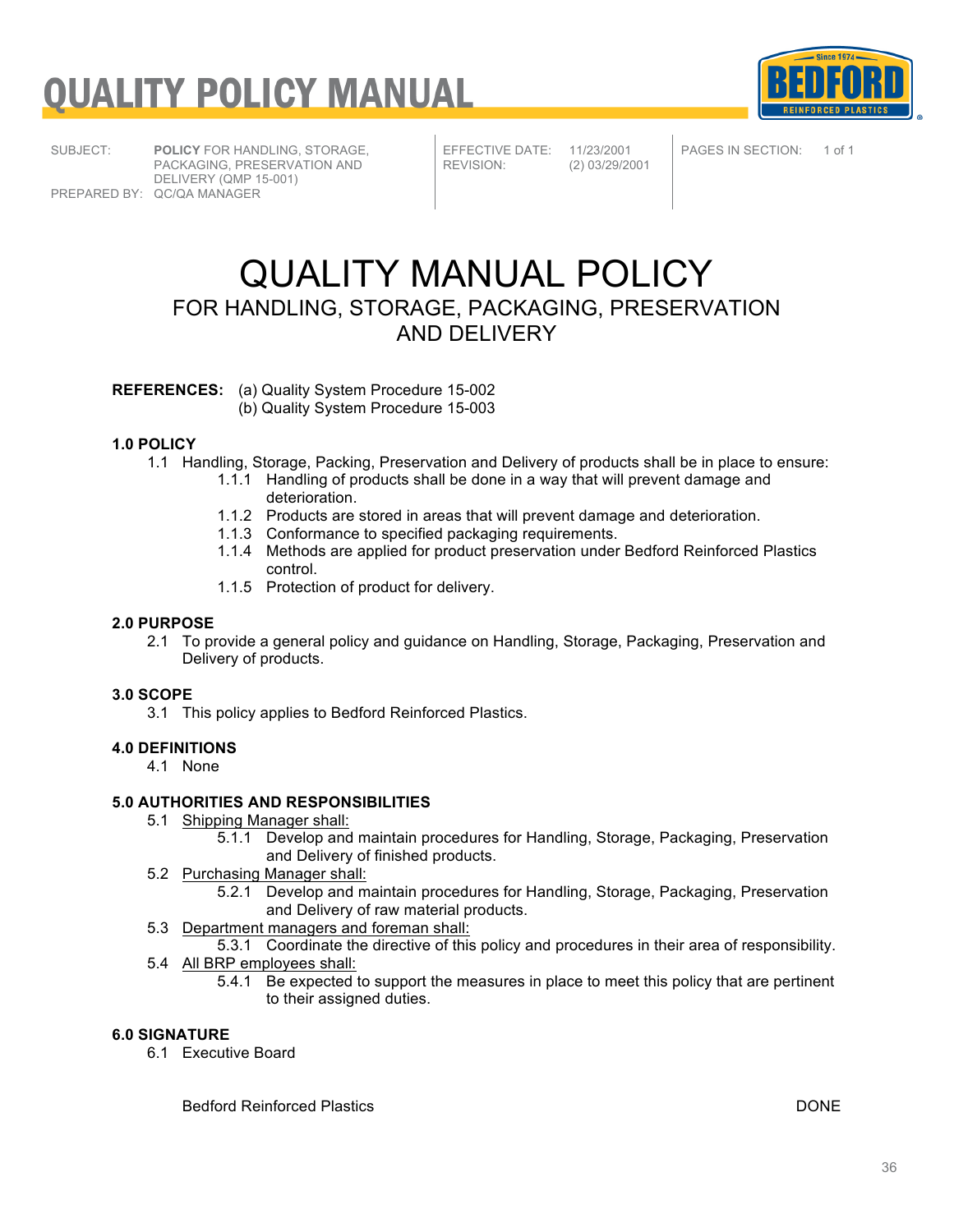



SUBJECT: **PROCEDURE** FOR HANDLING, STORAGE, PACKAGING, PRESERVATION AND DELIVERY (QMP 15-002) PREPARED BY: QC/QA MANAGER

EFFECTIVE DATE: 4/15/2001<br>REVISION: 0 REVISION:

PAGES IN SECTION: 1 of 2

### QUALITY SYSTEM PROCEDURE

FOR THE PROPER HANDLING, STORAGE, PACKAGING, PRESERVATION AND DELIVERY OF PRODUCTS

**REFERENCES:** (a) Quality System Policy 15-001

(b) Job work instruction 15-007, 15-008, 15-009

#### **1.0 PURPOSE**

- 1.1 To provide general procedures and guidance for how to:
	- 1.1.1 Handle products to prevent damage and deterioration.
	- 1.1.2 Store product to prevent damage or deterioration.
	- 1.1.3 Package product to required specifications.
	- 1.1.4 Preserve product

#### **2.0 SCOPE**

- 2.1 This procedure applies to all employees whose duties include handling product.
- 2.2 This directive applies to raw material and finished products.

#### **3.0 DEFINITIONS**

3.1 None

#### **4.0 AUTHORITIES AND RESPONSIBILITIES**

- 4.1 All supervisors/managers shall:
	- 4.1.1 Be responsible for coordinating the implementation of this procedure and JWIs.
- 4.2 Shipping supervisor shall:
	- 4.2.1 Develop and implement special packaging instructions when requested by customer.
- 4.3 All BRP employees shall:
	- 4.3.1 Be responsible for complying to this procedure and related JWIs that are pertinent to their assigned duties.

#### **5.0 PROCEDURES**

- 5.1 Handling of Product
	- 5.1.1 Finished goods shall be transported by hand or mechanically and placed on skids, pallets or a form of cart.
	- 5.1.2 When using mechanical lifting equipment to transport products, the product should be securely fastened (banded or strapped) to pallets before it is lifted for transportation, if necessary.
	- 5.1.3 Raw material products are transported from carrier as supplier has packaged the product and placed in storage.
	- 5.1.4 In-process raw material shall be transported by hand or a form of cart.

**MORF**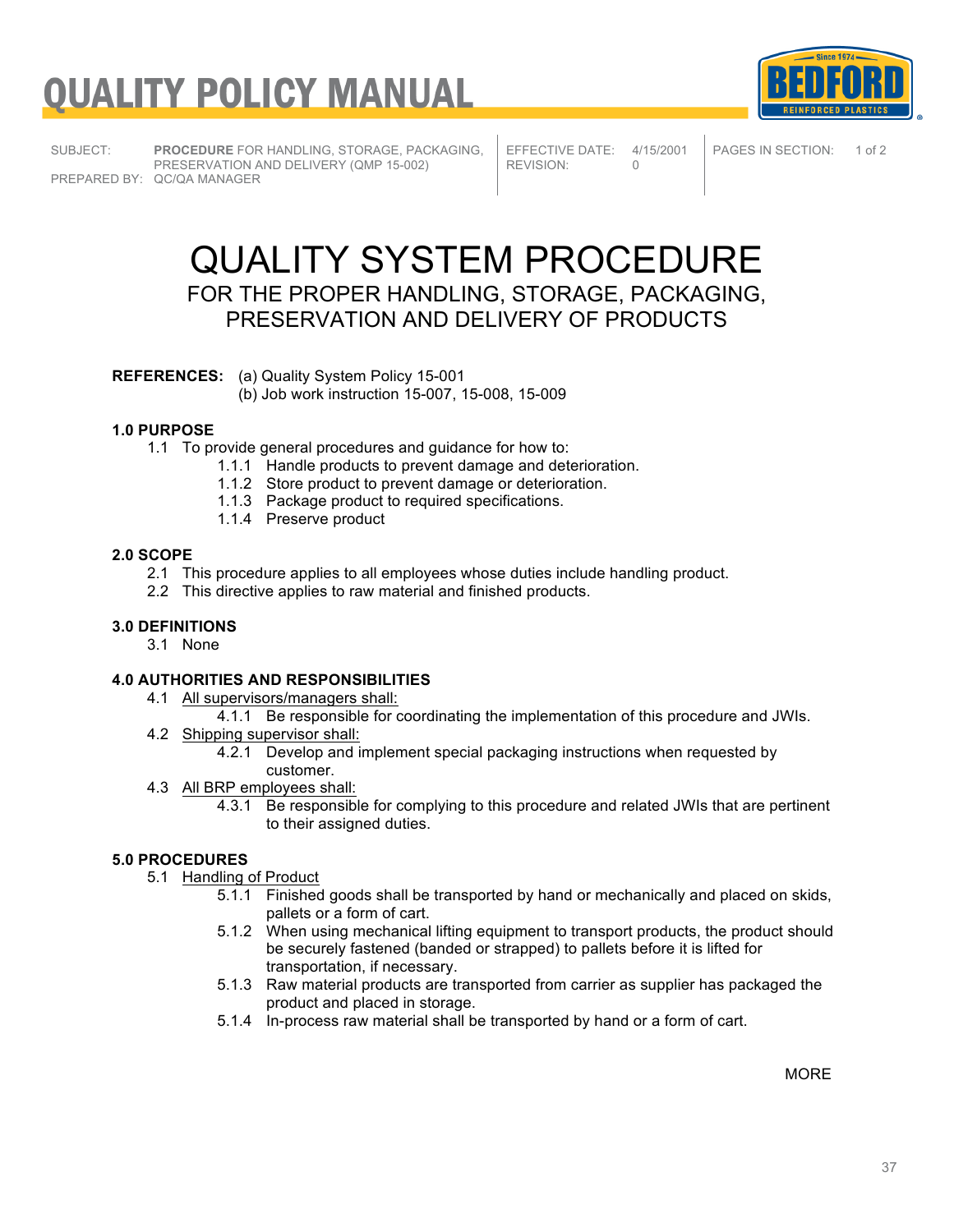# <u>UALITY POLICY MANUAL</u>



SUBJECT: **PROCEDURE** FOR HANDLING, STORAGE, PACKAGING, PRESERVATION AND DELIVERY (QMP 15-002) PREPARED BY: QC/QA MANAGER

EFFECTIVE DATE: 4/15/2001<br>REVISION: 0 REVISION:

PAGES IN SECTION: 2 of 2

#### 5.2 Storage of Product

- 5.2.1 Finished goods are stored in the main warehouse in racks or other storage buildings specific to the product.
- 5.2.2 Finished goods that are stored outdoors, depending on delivery time, shall have a protective covering to prevent color fading and U.V. deterioration.
- 5.2.3 When adding or taking away from stock, it shall be documented for inventory accuracy.
- 5.2.4 Raw material products are unloaded from carrier and stored in the main warehouse, main plant building or other storage buildings specific to the product. A. Catalyst products shall be stored in freezers to maintain safe operating temperatures.
- 5.3 Packaging of Product
	- 5.3.1 Special packaging requirements shall be followed per customer request and/or product I.D. and traceability procedures.
- 5.4 Preservation of Product
	- 5.4.1 Finished product is segregated into specified areas depending on type and shape product.
- 5.5 Delivery of Product
	- 5.5.1 Finished product shall be packaged to protect it from shipping damages.
	- 5.5.2 Special protection precautions shall be agreed upon by BRP and customers.

#### **6.0 SIGNATURE**

6.1 Doug Bussard

Shipping Manger Bedford Reinforced Plastics DONE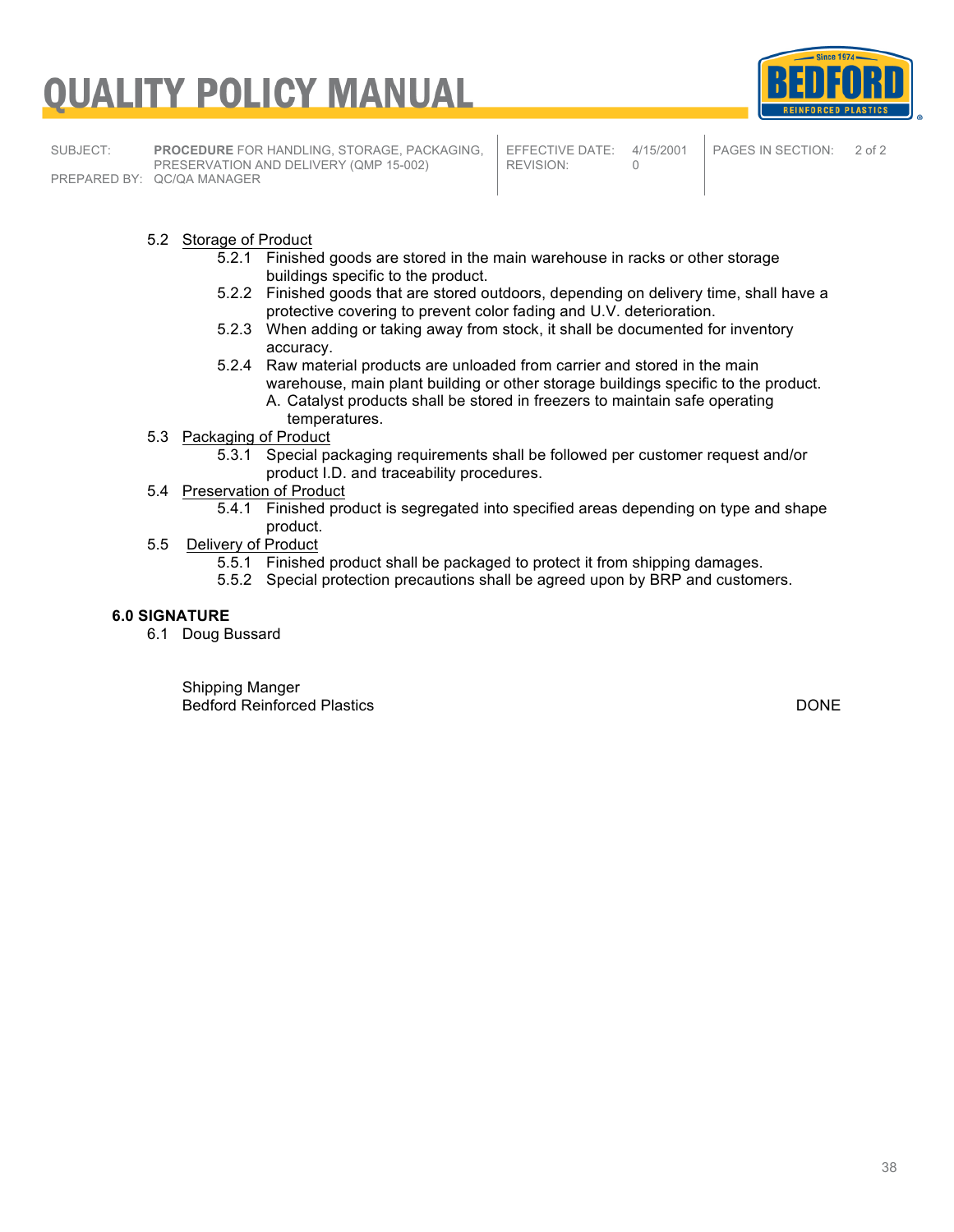

SUBJECT: **POLICY** FOR DOCUMENT AND DATA

CONTROL (QMP 5-001) PREPARED BY: QC/QA MANAGER

EFFECTIVE DATE: 11/23/2001<br>REVISION: (2) 3/29/201

REVISION: (2) 3/29/2011

PAGES IN SECTION: 1 of 2

### QUALITY MANUAL POLICY FOR DOCUMENT AND DATA CONTROL

#### **REFERENCES:** (a) Quality System Procedure 5-002 for Document and Data Control

#### **1.0 POLICY**

- 1.1 The handling, approval, change and review of quality system documents, including standards and customer drawings, shall ensure control of documents.
	- This control shall ensure:
		- 1.1.1 Document and data approval and issue
			- A. Documents and data shall be reviewed and approved for adequacy by authorized personnel prior to issue.
			- B. A master list or other positive control measures identifying the current revision status and distribution of documents shall be established.
			- C. That pertinent issues of appropriate documents are available at all locations that are essential to the functioning of the quality system.
			- D. Obsolete documents are promptly removed from all points of issue or use and disposed of.
			- E. Documents that are retained for knowledge-preservation and/or legal use are suitably identified.
		- 1.1.2 Document and data changes
			- A. Changes to documents shall be reviewed by the same functions that reviewed the initial documents unless specifically indicated otherwise. Reviewers shall have access to pertinent background information on which to base their review and approval.
			- B. Revisions to a document shall be identified.

#### **2.0 PURPOSE**

2.1 To provide a general policy and guidance for document and data control.

#### **3.0 SCOPE**

3.1 This policy applies to Bedford Reinforced Plastics.

#### **4.0 DEFINITIONS**

4.1 (a) Section master list – A complete list showing all subject document numbers that are contained in a given section, including effective date, description of the document, revision status and revision notes.

#### **5.0 AUTHORITIES AND RESPONSIBILITIES**

- 5.1 Quality Assurance Manager shall:
	- 5.1.1 Develop, implement and maintain the document and data control system.
		- 5.1.2 Maintain a master list of quality system documents, including distribution and current revision status.

MORE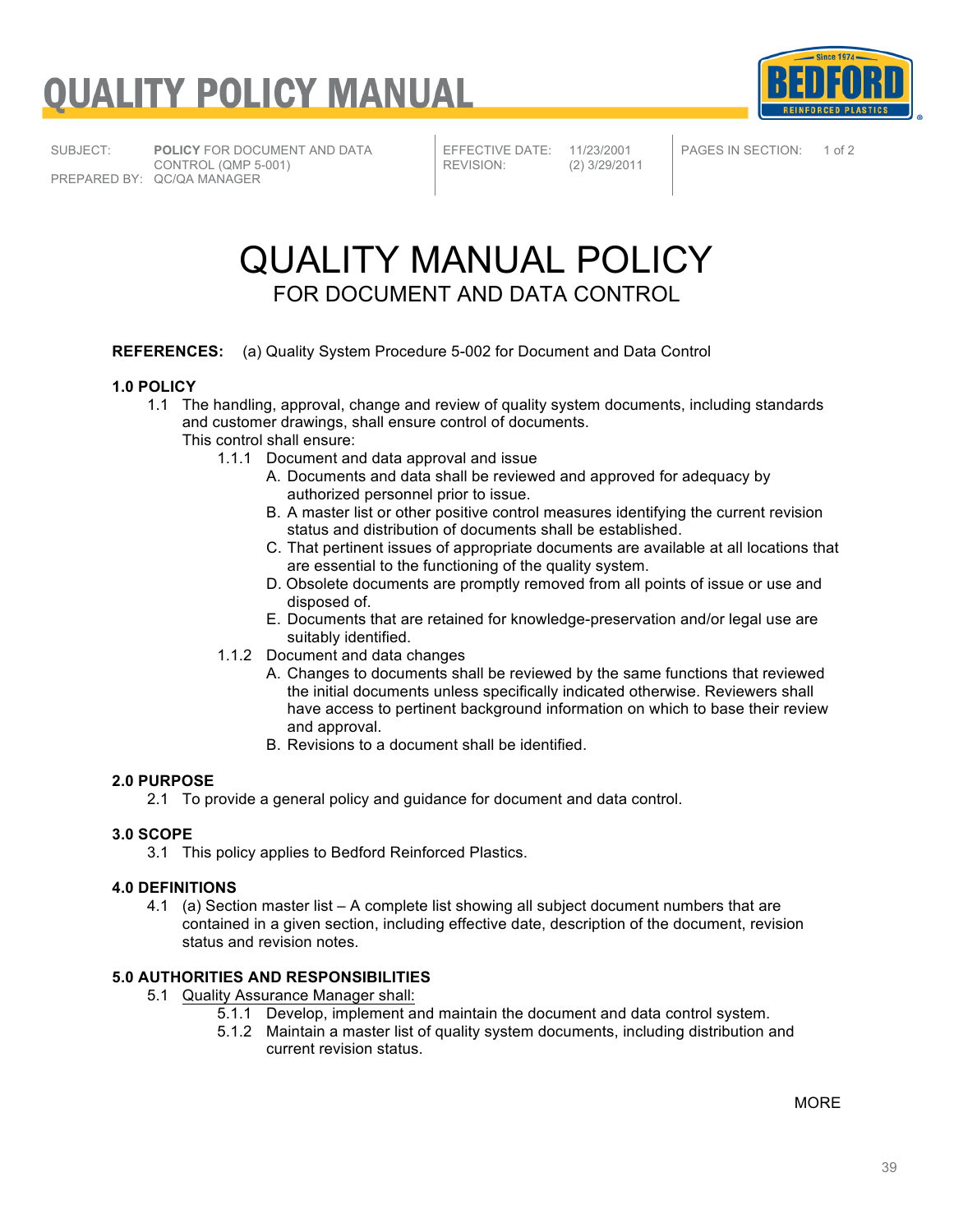

SUBJECT: **POLICY** FOR DOCUMENT AND DATA CONTROL (QMP 5-001) PREPARED BY: QC/QA MANAGER

EFFECTIVE DATE: 11/23/2001<br>REVISION: (2) 3/29/201

REVISION: (2) 3/29/2011



Since  $1974 -$ 

**REINFORCED PLASTICS** 

PAGES IN SECTION: 2 of 2

#### 5.2 Managers and foreman shall:

- 5.2.1 Ensure procedures and job work instructions are implemented and maintained in their areas of responsibility.
- 5.2.2 Monitor the measures in place to assure they are meeting this policy's objectives in their areas of responsibility.

#### 5.3 All BRP employees shall:

5.3.1 Be expected to support the measures in place to meet this policy that are pertinent to their assigned duties.

#### **6.0 SIGNATURE**

6.1 Executive Board